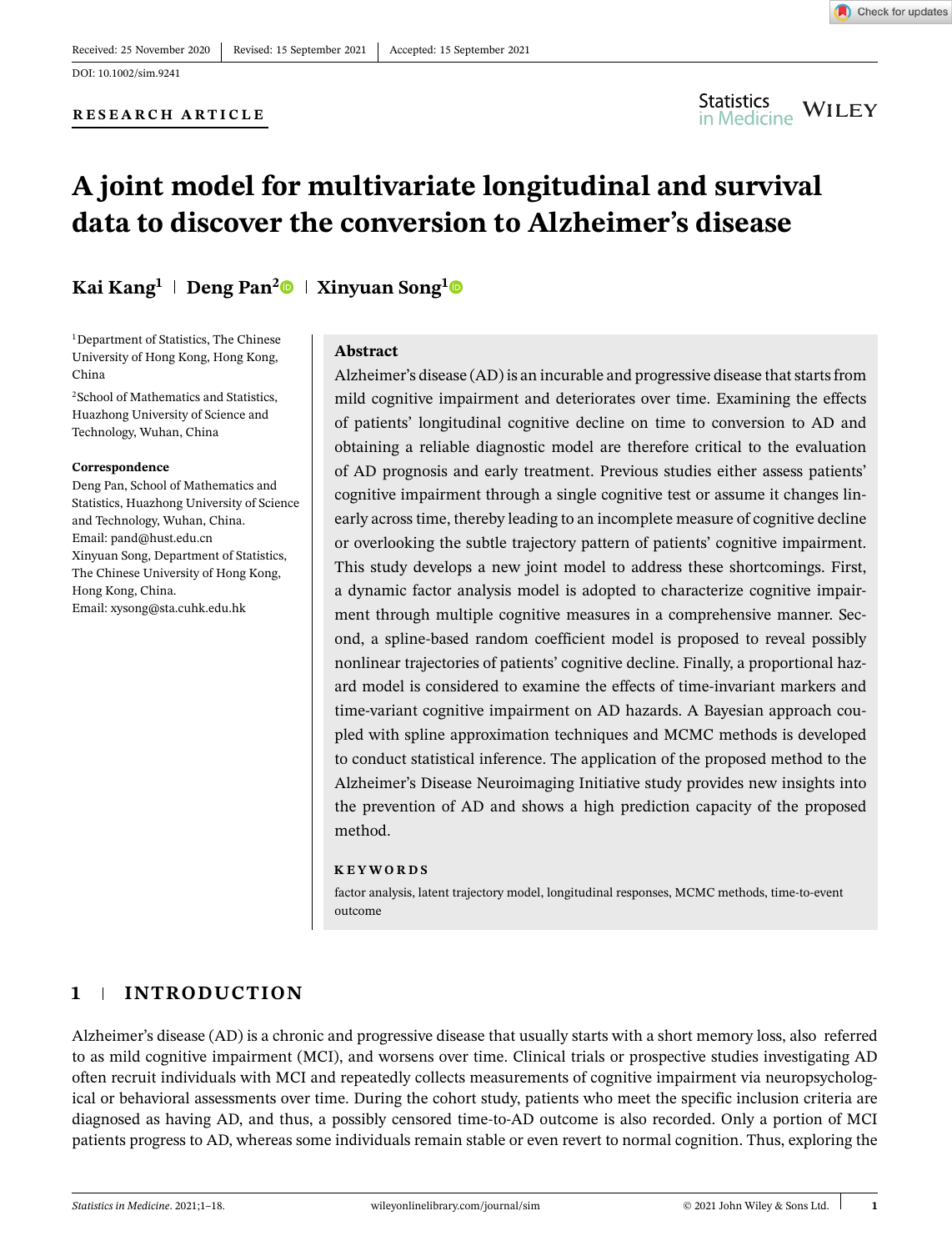### <sup>2</sup> WILEY-Statistics KANG ET AL.

association between the feature of longitudinal cognitive impairment and time-to-AD and investigating early markers for the diagnosis of AD are of great value in AD prevention and targeted treatment.

The Alzheimer's Disease Neuroimaging Initiative (ADNI) study began at 2004, and it tracked the pathology of AD in the human brain with serial magnetic resonance imaging (MRI), biospecimen biomarkers, and various clinical and neurocognitive measures from subjects with normal aging, MCI, dementia, or AD. Detailed information about ADNI, including complete study visit procedures and inclusion/exclusion criteria, can be found in the official website (www.adni-info.org). After obtaining informed consent, participants underwent a series of initial tests, including Alzheimer Disease Assessment Scale-Cognitive 11 (ADAS11), Alzheimer Disease Assessment Scale-Cognitive 13 (ADAS13), and Functional Assessment Questionnaire (FAQ), at baseline and were reassessed through interviews over subsequent years. Although these tests all assess cognitive impairment, their main focuses vary. ADAS11 consists of 11 items that correspond to words, spoken language, and simple commands, ADAS13 incorporates delayed recall and digit cancellation tasks further, and FAQ mainly examines the ability to complete daily life activities, such as preparing a balanced meal or traveling outside one's neighborhood. During the multiple study phases that were conducted for 9 years, some patients were quickly diagnosed as having AD or other dementia-related diseases based on the specific inclusion criteria, whereas some patients reflected a normal aging pattern or even remained stable. In this longitudinal study, our primary goal is to examine the effects of time-invariant markers and time-variant cognitive impairment on AD hazards. Toward this goal, the development of a statistical model that summarizes the longitudinal cognitive decline and it's association with the progression of AD is required.

Joint modeling of longitudinal and survival data<sup>1,2</sup> is a popular framework for investigating the relationship between repeated measurements and time-to-event outcomes. Such joint models basically consist of two parts, namely, a mixed-effects model for characterizing the trajectory of longitudinal measures and a survival model, such as a proportional hazard (PH) model, $3$  to link the underlying random effects to the survival of interest. Owing to the superiority to simultaneously reveal the structure of repeated measurements and it's association with time-to-event process, joint modeling of longitudinal and survival data has attracted significant attention in medical research.<sup>4-7</sup> Such kinds of joint models have previously been applied to the analysis of repeated measurement of cognitive decline and time-to-AD. For instance, Hashemi et al<sup>8</sup> used a joint modeling approach to analyze dementia and the score of a psychometric test, namely, the Mini Mental State Examination (MMSE). Jacqmin-Gadda et al<sup>9</sup> developed a random change-point model to jointly model the score of Benton Visual Retention Test and dementia. Recently, Li and Luo<sup>10</sup> incorporated functional data into joint modeling and demonstrated the association between time-to-AD and longitudinal measurement of ADAS11.

In the ADNI study, cognitive impairment is characterized by multiple cognitive measures from various perspectives. However, existing methods assess patients' cognitive impairment through a single cognitive test. The analysis in Section 4 shows that such an incomplete measurement of cognitive impairment reduces model interpretability and prediction accuracy. Moreover, previous studies (eg, Ibrahim et al<sup>5</sup>) restrict individual trajectories to be a linear form with random intercept and time slope. Such a linearity assumption is violated in the ADNI study and shown in Section 4 to result in lower discriminative capacity in the diagnosis of AD. We propose a new joint model to address these shortcomings. First, we introduce a dynamic factor analysis model to characterize time-variant cognitive impairment using ADAS11, ADAS13, and FAQ together. The introduction of factor analysis can integrate the information reflected by various cognitive assessments, but avoids the multicollinearity problem caused by their high correlations, thereby eliminating information loss, reducing measurement errors, and enhancing model interpretability. Then, we establish a spline-based random coefficient trajectory model to reveal possibly nonlinear trajectories of patients' cognitive decline. Such a nonparametric model relaxes the linearity assumption in the previous studies and is thus highly flexible in capturing the complex patterns of cognitive impairment trajectories. Finally, we incorporate the trajectory function into a PH model to examine the effects of time-invariant markers and time-variant cognitive impairment on AD hazards. We develop a Bayesian approach coupled with an efficient Markov chain Monte Carlo (MCMC) algorithm to perform statistical inference because it shows powerful and efficient management of complex models with latent variables and allows for incorporating useful prior knowledge.

In Section 2, we introduce the proposed joint model with multivariate longitudinal and survival data. Associated model identifiability issues are also discussed. Section 3 presents the Bayesian approach. Prior specification and posterior inference are also described. Section 4 applies the proposed method to the ADNI dataset. Section 5 demonstrates the empirical performance of the proposed method through simulation studies. Section 6 concludes the study. Technical details are provided in the Web Appendix.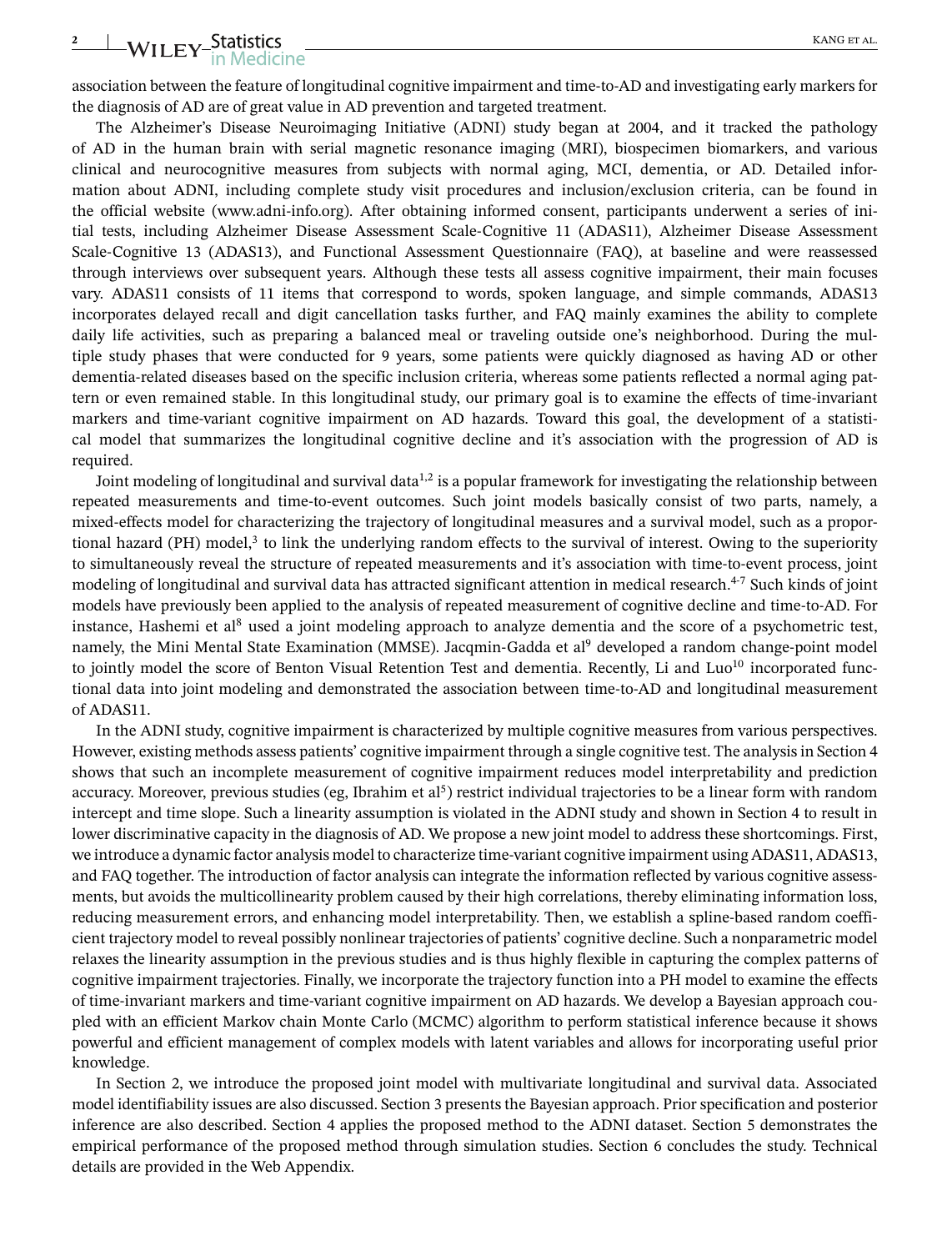#### **2 JOINT MODELS**

We propose a joint model that involves three components. The first component is a dynamic confirmatory factor analysis (CFA) model, the second component is a spline-based random coefficient trajectory model, and the third component is a PH model.

For subject *i* and *j*th measurement, let  $\mathbf{y}_{ii}(t)$  be a  $p \times 1$  vector of the observed variables at time *t*. For brevity, we denote  $\mathbf{y}_{ii} = \mathbf{y}_{ii}(t_{ii})$  for  $i = 1, \dots, n$  and  $j = 1, \dots, m_i$ , where  $m_i$  is the number of measurements for subject *i*. The dynamic CFA model used to characterize time-variant latent variables through multivariate time-variant observed variables is defined as follows:

$$
\mathbf{y}_{ij} = \mathbf{B}\boldsymbol{\eta}_{ij} + \epsilon_{ij}, \quad j = 1, \dots, m_i,
$$
 (1)

where **B** is a  $p \times q$  ( $p > q$ ) matrix of factor loadings;  $\eta_{ij}$  is a  $q \times 1$  vector of latent variables for subject *i* at time *j*; and  $\epsilon_{ij}$  is a *p* × 1 vector of random errors independent of  $\eta_{ij}$  and distributed as *N*(**0***,* **P**) with diagonal matrix **Ψ**. In substantive research, we may obtain prior knowledge about *p*, *q*, and **B** based on the objectives of the study, the meaning of the observed variables suggested by subject experts, and/or the existing literature. For example, in the ADNI study in Section 5, the existing medical literature suggested that cognitive impairment is measured using several neuropsychological or behavioral assessments, including ADAS11, ADAS13, and FAQ. Thus,  $p = 3$ ,  $q = 1$ , and **B** is a  $3 \times 1$  factor loading matrix.

Henceforth, we assume a unidimensional  $\eta_{ii}$  ( $q = 1$ ) to simplify notations. An extension to the case of  $q > 1$  is straightforward. For the longitudinal latent variable  $\eta_{ij}$ , we consider a random coefficient model with splines, as follows:

$$
\eta_{ij} = h_i(t_{ij}) = \sum_{l=1}^{L} u_{il} W_l(t_{ij}), \qquad (2)
$$

where  $\mathbf{u}_i=(u_{i1},u_{i2},\ldots,u_{iL})^T$  is a  $L\times 1$  vector of time-invariant subject-specific random coefficients;  $\mathbf{u}_i\sim N(\mathbf{0},\mathbf{\Phi})$ ,  $\mathbf{\Phi}$  is an unknown covariance matrix;  $W_l(\cdot)$ *s* are basis functions, such as piecewise polynomials or natural cubic splines,<sup>11</sup> and *L* is the number of basis functions that are used to estimate the smoothing individual trajectory  $h_i(\cdot)$ . Previous studies<sup>12,13</sup> indicate that a small number of knots (eg,  $L \in [5, 10]$ ) are sufficient to provide a good approximation for functions with moderate curvature. It is common to choose *L* to be less than or equal to the maximum number of measurements because we only have observations in these discrete follow-up time points. Alternatively, one can also set a relatively large *L* and then use penalized splines<sup>14,15</sup> or adopt model-selection criteria (eg, BIC or DIC) to choose the number of knots to avoid overfitting. Such a personalized model framework enables sufficient flexibility to specify the potential nonlinear or fluctuated longitudinal trajectories, in particular, longitudinal trajectories of cognitive impairment.

We follow the existing literature of ADNI study<sup>10,16,17</sup> to consider a PH model to investigate the potential risk factors of AD hazards. For subject *i*, let  $T_i$  denote the failure time of interest,  $\mathbf{z}_i$  be an  $r \times 1$  vector of the observed covariates at the baseline, and  $C_i$  be the censoring time that is conditionally independent of  $T_i$  given  $z_i$  and  $u_i$ . Instead of observing all *T<sub>i</sub>* for all *i*, we observe  $V_i = \min(T_i, C_i)$ . The failure indicator is denoted as  $\Delta_i = I(T_i \le C_i)$ , where  $I(\cdot)$  is the indicator function. The PH model is defined as follows:

$$
\lambda(t|\mathbf{z}_i, \mathbf{u}_i) = \lambda_0(t) \exp\left(\boldsymbol{\beta}^T \mathbf{z}_i + \alpha h_i(t)\right),\tag{3}
$$

where  $\lambda(t|\cdot)$  is the hazard function of  $T_i$ ,  $\lambda_0(t)$  is an unspecified baseline hazard function,  $\beta$  is a  $r \times 1$  vector of the regression parameters, and  $\alpha$  is a scale parameter to adjust the effect of individual trajectories of latent variables on the hazard function. The PH model (3) enables the assessment of time-invariant and time-variant risk factors. For instance, in the ADNI example in Section 4, the effects of baseline covariates, including marital status, gender, education level, and APOE- $\epsilon$ 4 genotypes, and time-variant cognitive impairment on the risk of AD can be simultaneously examined though the proposed PH model.

The proposed model includes variables ( $y_{ij}$ ,  $z_i$ ,  $V_i$ ,  $\Delta_i$ ,  $\eta_{ij}$ ,  $\mathbf{u}_i$ ), in which ( $y_{ij}$ ,  $z_i$ ,  $V_i$ ,  $\Delta_i$ ) are observed and ( $\eta_{ij}$ ,  $\mathbf{u}_i$ ) are latent. While CFA model (1) measures  $\eta_{ij}$  based on the information of  $\mathbf{y}_{ij}$ , trajectory model (2) constructs varying-coefficient splines with random effect  $\mathbf{u}_i$  to describe the trajectory function of  $\eta_{ii}$ ,  $h_i(t)$ , and PH model (3) examines the effects of  $h_i(t)$  and baseline covariate  $z_i$  on survival outcome  $(V_i, \Delta_i)$ . Compared with results of the existing studies on the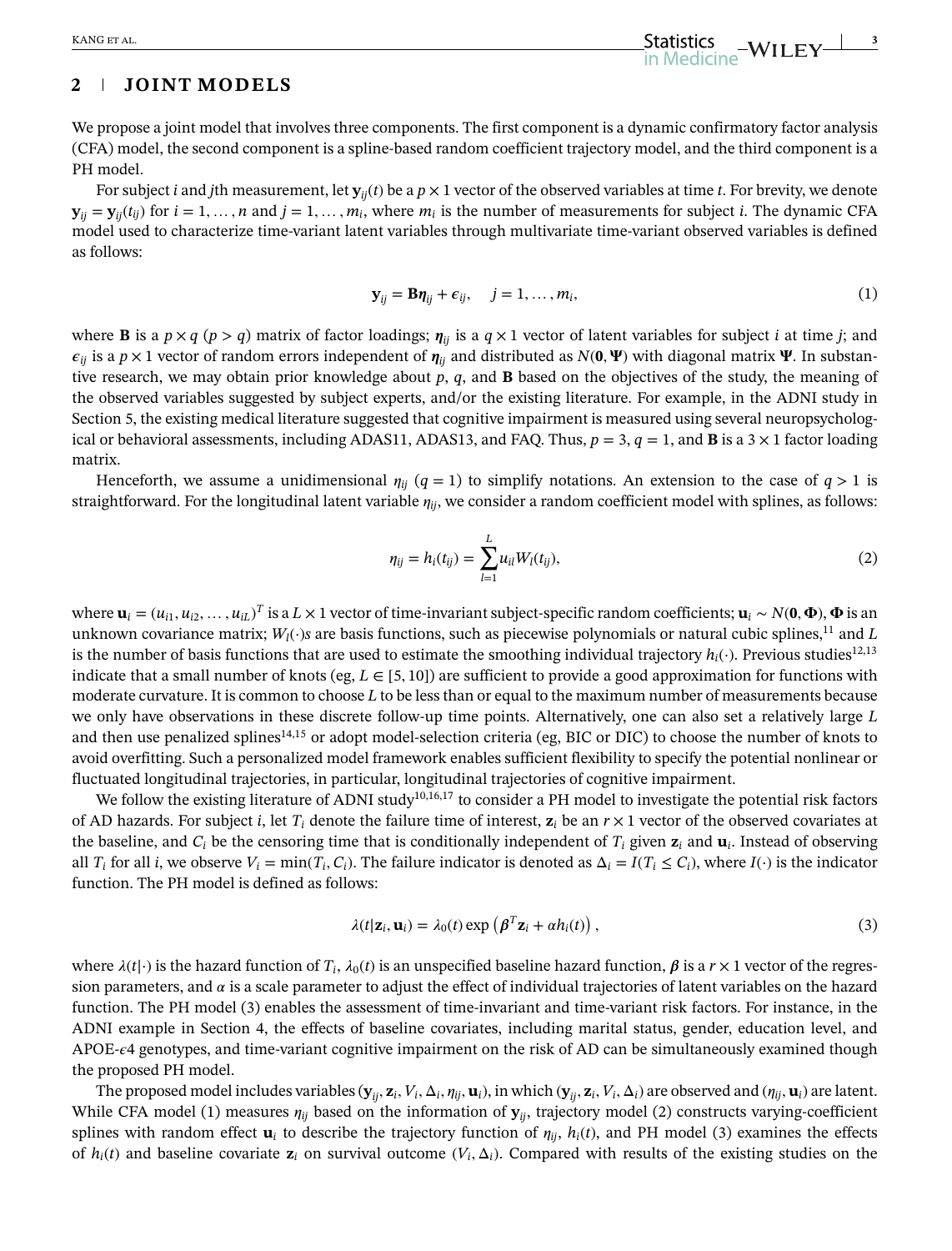progression to AD, the proposed joint model defined by  $(1)-(3)$  can accommodate the following additional features. First, the dynamic CFA model (1) measures latent traits through multiple observed variables over time. Such factor analysis technique provides a feasible methodology for a comprehensive characterization and attractive interpretation of latent cognitive impairment, eliminates possible multicollinearity induced by highly correlated observed cognitive assessments, and reduces model dimensionality without losing information.<sup>18-22</sup> Second, the latent trajectory model (2) determines flexibly the patterns of individual trajectories and addresses within-subject dependency through subject-specific random coefficients. The spline-based specification provides sufficient flexibility to mostly uncover individual trajectories of cognitive decline during the long-term cohort study. Lastly, the PH model (3) not only examines how time-invariant covariates influence the risk of AD but also assesses the dynamic effect of individual trajectories of cognitive decline on time to conversion to AD.

#### **2.1 Model identifiability**

The dynamic CFA model (1) is unidentifiable without imposing appropriate identifiability constraints on the parameters. Specifically, for an arbitrary non-singular matrix **M**, we have

$$
\mathbf{y}_{ij} = \mathbf{B}\boldsymbol{\eta}_{ij} + \boldsymbol{\epsilon}_{ij} = \mathbf{B}\mathbf{M}\mathbf{M}^{-1}\boldsymbol{\eta}_{ij} + \boldsymbol{\epsilon}_{ij} = \mathbf{B}^*\boldsymbol{\eta}_{ij}^* + \boldsymbol{\epsilon}_{ij},
$$
\n(4)

where  $\mathbf{B}^* = \mathbf{B}\mathbf{M}$ ,  $\boldsymbol{\eta}^*_{ij} = \mathbf{M}^{-1}\boldsymbol{\eta}_{ij} \sim N[\mathbf{0},\mathbf{M}^{-1}\mathbf{W}_{ij}^T\mathbf{\Phi}\mathbf{W}_{ij}(\mathbf{M}^{-1})^T]$ , and  $\mathbf{W}_{ij} = (W_1(t_{ij}),\ldots,W_L(t_{ij}))^T$ , indicating that parameters  ${\bf B}$  and  $\pmb{\Phi}$  are not simultaneously estimable without imposing identifiability constraint. In the current study, we follow a common practice in latent variable models<sup>23</sup> to fix additional elements in **B** at preassigned values, such that the only possible matrix satisfying (4) is the identity matrix. Details of such identifiability constrains and an illustrated example are discussed in the Web Appendix.

#### **3 BAYESIAN ANALYSIS**

#### **3.1 Estimation**

The baseline hazard function  $\lambda_0(t)$  is unknown, and providing the evidence of a parametric hazard function shape is usually difficult in substantive studies. We follow the existing literature (eg, Ibrahim et al,  $^{24}$  Yin and Ibrahim,  $^{25}$  Lee et al,  $^{16}$ Pan et al<sup>26</sup>) to approximate  $\lambda_0(t)$  through a commonly used piecewise constant distribution. One can also use B-splines<sup>27,28</sup> to obtain a more flexible and smooth estimate of  $\lambda_0(t)$  (eg, Zhou et al<sup>29</sup>). In this study, we assume that  $\lambda_0(t)$  is piecewise constant, as follows:

$$
\lambda_0(t) = \lambda_g, \quad \text{for} \quad s_{g-1} < t \le s_g, \quad g = 1, \dots, G,\tag{5}
$$

where  $0 = s_0 < s_1 < \cdots < s_G$  define the intervals for  $\lambda_0(t)$  and are selected according to the quantiles of  $T_i$  with  $s_G$  $\max_i T_i$  for  $i = 1, ..., n$ ; and  $\lambda = (\lambda_1, ..., \lambda_G)^T$ . We define  $v_{ig} = 1$  if  $T_i \in (s_{g-1}, s_g]$  (ie, subject *i* fails or is censored in the gth interval) and 0 otherwise.

Denote  $\theta = (\alpha, \beta, \lambda, B, \Phi, \Psi)$ . We first specify the prior distribution for each element of  $\theta$ . Similar to previous studies,<sup>21,25</sup> we consider the prior distributions for parameters  $\lambda$ ,  $\beta$ , and  $\alpha$  as follows. For  $g = 1, \ldots, G$ ,

$$
\lambda_{g} \sim \text{Gamma}(a_1, a_2), \quad \beta \sim N(\mu_{\beta}, \sigma_{\beta}^{2} \mathbf{I}_r), \quad \alpha \sim N(\mu_{\alpha}, \sigma_{\alpha}^{2}), \tag{6}
$$

where  $a_1, a_2, \mu_\beta, \sigma_\beta^2, \mu_\alpha$ , and  $\sigma_\alpha^2$  are hyperparameters with pre-assigned values, and  $\bf{I}_r$  is the *r*-dimensional identity matrix. Alternatively, we can also assign prior correlation among  $\lambda_g$ s using a prior  $\varphi \sim N(\mu_d, \Sigma_\phi)$ , where  $\varphi_g = \log(\lambda_g)$ ,  $g = 1, \ldots, G$ .

For factor loadings **B** and variance/covariance matrix  $\Phi$  and  $\Psi$ , we specify the following conjugate prior distributions. For  $k = 1, ..., p$ ,

$$
\mathbf{b}_k \sim N(\mathbf{b}_{k0}, \psi_k \Sigma_{b k0}), \quad \psi_k^{-1} \sim \text{Gamma}(a_{\epsilon 0}, b_{\epsilon 0}), \quad \Phi^{-1} \sim \text{Wishart}(\mathbf{R}_0, \rho_0), \tag{7}
$$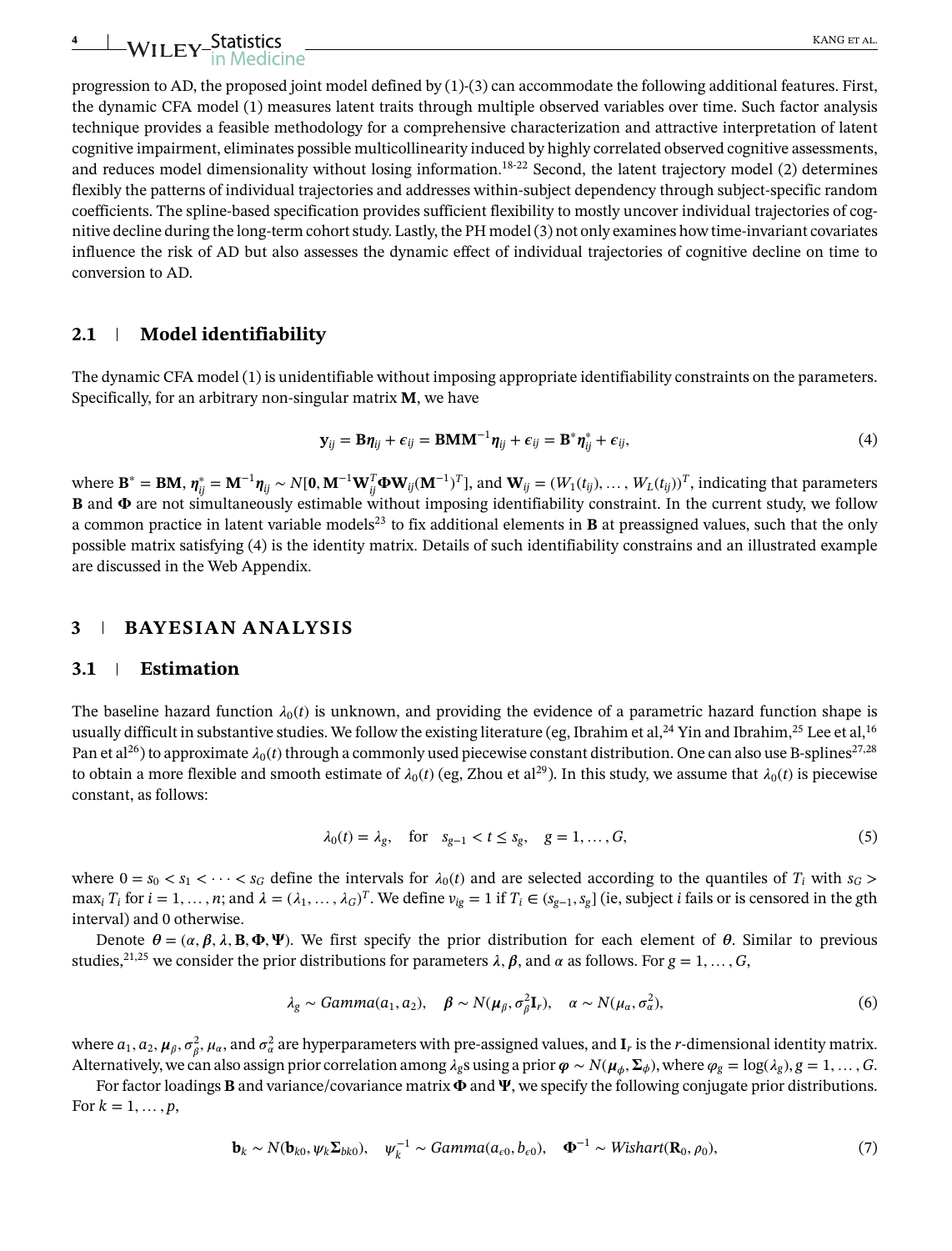where  $\psi_k$  is the *k*th diagonal element of  $\Psi$ ;  $\mathbf{b}_k$  is the *k*th row of **B**; and  $\mathbf{b}_{k0}$ ,  $\Sigma_{bk0}$ ,  $a_{\epsilon0}$ ,  $b_{\epsilon0}$ ,  $\rho_0$ , and  $\mathbf{R}_0$  are pre-assigned hyperparameters.

Notably, the prior distributions of  $\lambda_g$ ,  $\mathbf{b}_k$ ,  $\psi_k^{-1}$ , and  $\Phi^{-1}$  are conjugate priors, which lead to manageable posterior distributions (see Web Appendix.3) for efficient posterior inference. The preassigned hyperparameters represent available prior information. For instance, if we have some prior knowledge about  $\beta$ , then we may assign  $\mu_{\beta}$  in accordance with the prior knowledge and  $\sigma_\beta$  to a small value to reflect accurate information. If the prior information of  $\beta$  is unavailable, then we may assign  $\mu_\beta$  to an ad hoc value (eg, **0**) and  $\sigma_\beta$  to a large value to reflect vague information. The hyperparameters involved in other prior distributions can be assigned in a similar manner. Detailed discussion can be found in Song and Lee. $23$ 

The Bayesian estimate of  $\theta$  can be obtained through the mean or mode of the posterior samples drawn from  $p(\theta|Y)$ . However, direct sampling from  $p(\theta|Y)$  is intractable because of the existence of latent variables. Instead, we work on  $p(\theta, U|Y)$  and use the Gibbs sampler to iteratively simulate each unknown from its full conditional distribution. The details of the posterior inference are provided in the Web Appendix.

#### **3.2 Dynamic prediction**

Suppose a new subject *i* comes to the clinic at time *t* with a set of past multivariate longitudinal measurements  $y_i^{(t)} =$  ${\bf y}_{ij}$ ;  $j = 1, \ldots, m_i, t_{im_i} \le t$  and baseline covariates  ${\bf z}_i$ . We focus on a time frame  $(t, t + \delta)$ , within which an intervention for improving subjects' survival is available. Let  $D_n = \{V_i, \Delta_i, \mathbf{y}_i, \mathbf{z}_i; i = 1, ..., n\}$  denote the sample, based on which the proposed model is fitted. The conditional probability of survival time  $t + \delta$  given survival up to  $t$  can be calculated as follows:

$$
\pi_i(t + \delta|t) = \Pr\left(T_i \ge t + \delta|T_i > t, \mathcal{Y}_i^{(t)}, \mathbf{z}_i, \mathcal{D}_n\right)
$$
\n
$$
= \int \int \Pr\left(T_i \ge t + \delta|T_i > t, \mathcal{Y}_i^{(t)}, \mathbf{z}_i, \mathbf{u}_i, \mathcal{D}_n; \theta\right) p\left(\mathbf{u}_i|T_i > t, \mathcal{Y}_i^{(t)}, \mathbf{z}_i, \mathcal{D}_n; \theta\right) p(\theta|\mathcal{D}_n) d\mathbf{u}_i d\theta
$$
\n
$$
= \int \int \frac{\Pr(T_i \ge t + \delta|\mathbf{z}_i, \mathbf{u}_i, \mathcal{D}_n; \theta)}{\Pr(T_i \ge t|\mathbf{z}_i, \mathbf{u}_i, \mathcal{D}_n; \theta)} p\left(\mathbf{u}_i|T_i > t, \mathcal{Y}_i^{(t)}, \mathbf{z}_i, \mathcal{D}_n; \theta\right) p(\theta|\mathcal{D}_n) d\mathbf{u}_i d\theta, \tag{8}
$$

where  $Pr(T_i \ge t | \mathbf{z}_i, \mathbf{u}_i, \mathcal{D}_n; \theta) = \exp \left\{-\sum_{g=1}^G v_{ig} \sum_{k=1}^g \int_{s_{k-1}}^{\min(s_k, t)} \lambda_k \exp \left[\beta^T \mathbf{z}_i + \alpha h_i(s)\right] ds\right\}$ , and  $p(\theta | \mathcal{D}_n)$  is the posterior distribution of the parameters given the observed data  $\mathcal{D}_n$ . Here, the sample size  $n$  is assumed to be sufficiently large, so that the standard asymptotic Bayesian theory<sup>30(sect.10.6)</sup> can be applied, and  $p(\theta|\mathcal{D}_n)$  can then be approximated by  $N(\hat{\theta}, \hat{\mathcal{H}})$  with  $\hat{\theta}$  being the Bayesian estimate of  $\theta$  and  $\hat{\mathcal{H}} = \hat{\text{var}}(\hat{\theta})$ . Consequently, a Monte Carlo estimate of  $\pi_i(t + \delta|t)$  can be obtained as follows:

$$
\hat{\pi}_i(t+\delta|t) = \frac{1}{J} \sum_{j=1}^J \frac{\Pr\left(T_i^* \ge t + \delta | \mathbf{z}_i, \mathbf{u}_i^{(j)}, D_n; \boldsymbol{\theta}^{(j)}\right)}{\Pr\left(T_i^* \ge t | \mathbf{z}_i, \mathbf{u}_i^{(j)}, D_n; \boldsymbol{\theta}^{(j)}\right)},\tag{9}
$$

where  $\theta^{(j)} \sim N(\hat{\theta}, \hat{\mathcal{H}})$ ,  $\mathbf{u}_{i}^{(j)} = (u_{i1}^{(j)}, \dots, u_{iL}^{(j)})^T \sim p(\mathbf{u}_i | T_i > t, \mathcal{Y}_i^{\{t\}}, \mathbf{z}_i, \mathcal{D}_n; \theta)$ , and *J* is the number of Monte Carlo samples. Similarly, latent variable  $\eta_{i,t+\delta}$  can be estimated by

$$
\hat{\eta}_{i,t+\delta} = \frac{1}{J} \sum_{j=1}^{J} \sum_{l=1}^{L} u_{il}^{(j)} W_l(t+\delta).
$$
\n(10)

Other prediction results, such as predicted SEs and credible intervals, can be obtained in a similar manner by calculating the summaries of the Monte Carlo samples.

The prediction of survival probability and latent cognitive impairment are not static and can be dynamically updated based on the newest measurements of cognitive tests. Suppose that subject *i* has not suffered from AD by time  $t + \delta$ . Then, the histories of cognitive measurements are updated to  $y_i^{t+\delta} = {\bf y}_{ij}$ ;  $j = 1, ..., m_i$ ,  $t_{im_i} \le t + \delta$ . Hence, we can update the posterior distribution to  $p(\mathbf{u}_i|T_i > t + \delta, \mathcal{Y}_i^{\{t+\delta\}}, \mathbf{z}_i, \mathcal{D}_n; \theta)$  and obtain the updated predictive survival probability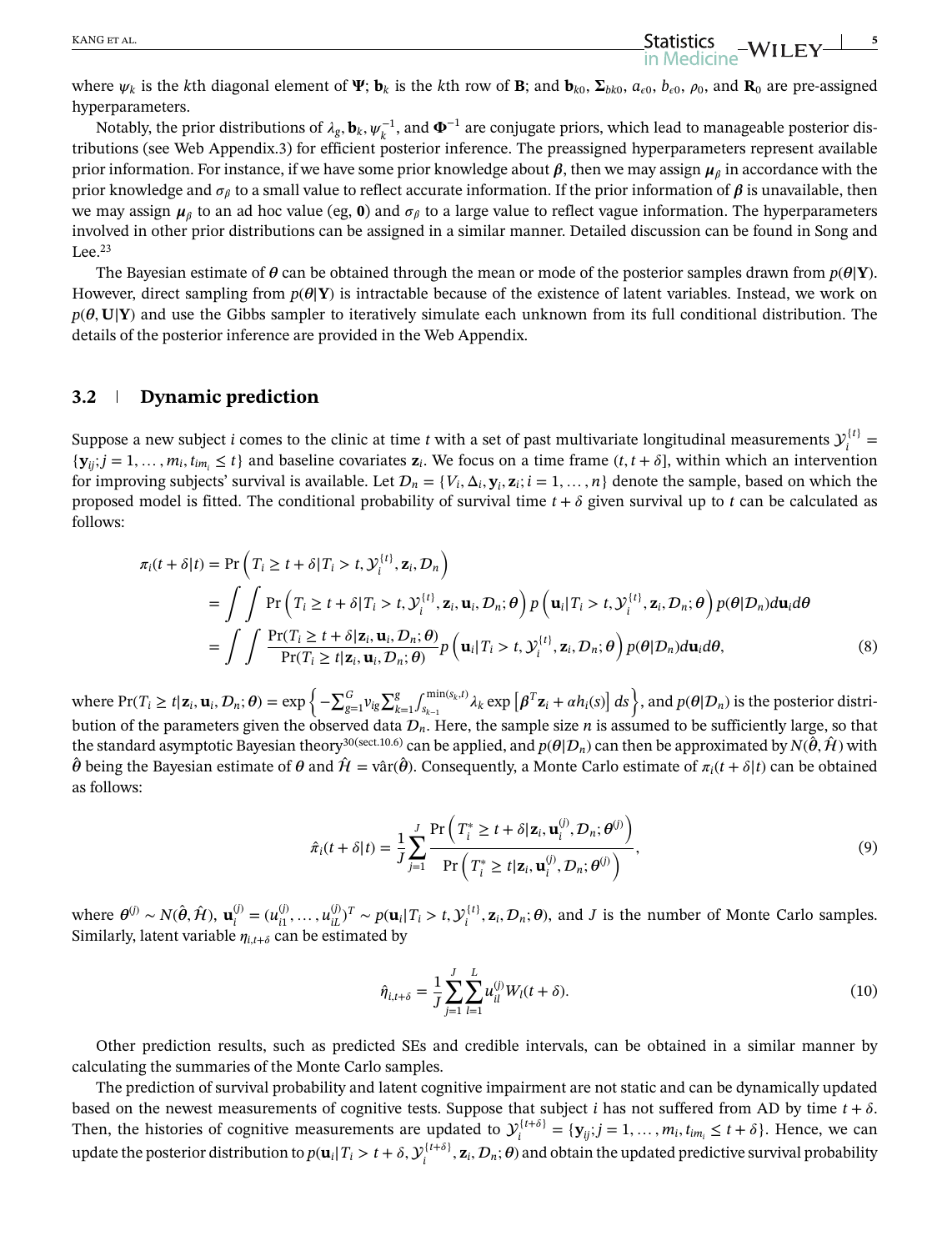### **EXAMPLEY-Statistics** KANG ET AL.

 $\hat{\pi}_i(t + \delta'|t + \delta)$  and latent cognitive impairment  $\hat{\eta}_{i,t+\delta'}$  with  $\delta' > \delta$ . The performance of the proposed dynamic prediction procedure is evaluated by the time-dependent integrated area under the receiver operating characteristic curve (AUC) and Pearson correlation. Specifically, AUC measures how well the proposed model can discriminate patients who will experience the onset of AD from patients who will not.<sup>7,31,32</sup> Given a random pair of subjects  $(i_1, i_2)$ , the AUC value can be calculated as follows:

$$
AUC(t, \delta) = P(\pi_{i_1}(t + \delta | t) < \pi_{i_2}(t + \delta | t) | \{T_{i_1} \in (t, t + \delta] \} \cap \{T_{i_2} > t + \delta\}).\tag{11}
$$

If subject  $i_1$  suffers from AD within the time frame  $(t, t + \delta)$ , whereas subject  $i_2$  does not, a good prediction model is expected to assign a higher survival probability for subject *i*2, thereby resulting in a higher AUC value. Given that subjects' time-to-AD are not fully observed in the ADNI dataset, we follow Andrinopoulou et al<sup>7</sup> to assign additional weights for the pairs of subjects who cannot be compared due to censoring. The Pearson correlation, which assesses the prediction accuracy of cognitive impairment, is calculated between the predicted latent cognitive impairment  $\hat{\eta}_{it}$  and its true value  $\eta_{it}$ .<sup>33</sup> However,  $\eta_{it}$  is indirectly observable. Thus, we first obtain its estimate  $\tilde{\eta}_{it}$  based on a separate CFA model (1) and then calculate the Pearson correlation between  $\hat{\eta}_{it}$  and  $\tilde{\eta}_{it}$ .

Notably, some machine learning techniques, such as gradient boosting and Bayesian additive regression tree, may provide comparable or even higher prediction accuracy in the ADNI study. However, compared with the proposed statistical model, such kinds of black-box prediction procedures may not be preferable in the clinical trial of AD due to its loss of interpretability and low stability. If an opaque machine learning method is adopted, the scientific findings that reveal the effects (directions and magnitudes) of risk factors on AD hazards remain completely hidden because the model only gives prediction without explanations. By contrast, a statistical model enables doctors/neuroscientists to discover the mechanism of AD progression and how important risk factors affect AD hazards, thereby facilitating early diagnosis or efficient prevention of AD. Furthermore, patients tend to trust and accept the prediction results of a statistical model with justifiable analyses rather than those of a black-box prediction. This is essential for patients to better cooperate with doctors during treatment.

#### **4 ALZHEIMER'S DISEASE NEUROIMAGING INITIATIVE DATA ANALYSIS**

#### **4.1 Alzheimer's disease neuroimaging initiative**

ADNI was first launched in 2004 under the leadership of Dr. Michael W. Weiner. It was funded as a private-public partnership with \$67 million donated by 20 companies, the Foundation for the National Institute, and the National Institute of Aging. The first 5-year study (ADNI-1) was extended by 2 years in 2009 by a Grand Opportunities grant (ADNI-GO), and in 2011 and 2016 by further competitive renewals of the ADNI-1 grant (ADNI-2 and ADNI-3, respectively). The overarching objective of ADNI is to detect AD at the earliest possible stage and identify ways to track the disease progression with biomarkers. On the basis of this objective, ADNI recruited participants between the ages of 55 and 90 years old at 57 cities in the United States and Canada and collected their imaging, genetic, clinical, and cognitive data at baseline, 3, 6, 12, 18, 24 months and every following 12 months during the cohort study. The first phase of ADNI (ADNI-1) aimed to enroll 800 adults, including approximately 200 people for elderly controls, 400 people with MCI, and 200 people with early AD. Subsequently, the three extensions, ADNI-GO, ADNI-2, and ADNI-3, kept the existing participants who enrolled in the former study and further recruited 200, 450, and 371 new participants, respectively, into the cohort. For up-to-date information about ADNI, see adni.loni.usc.edu.

#### **4.2 Data description**

We focused on 715 patients who enrolled in ADNI-1, ADNI-2, or ADNI-3 and suffered from MCI at baseline. Among the 715 MCI patients, the number of follow-up visits varied from 4 to 14, and the maximum visiting time is 132 months.

We considered the longitudinal scores of ADAS11, ADAS13, and FAQ over time for each MCI patient. ADAS is a neuropsychological assessment that tests written and verbal responses of subjects. These responses are related to fundamental cognitive functions. The total score is usually reported as a composite scale of 11 (ADAS11) or expanded to 13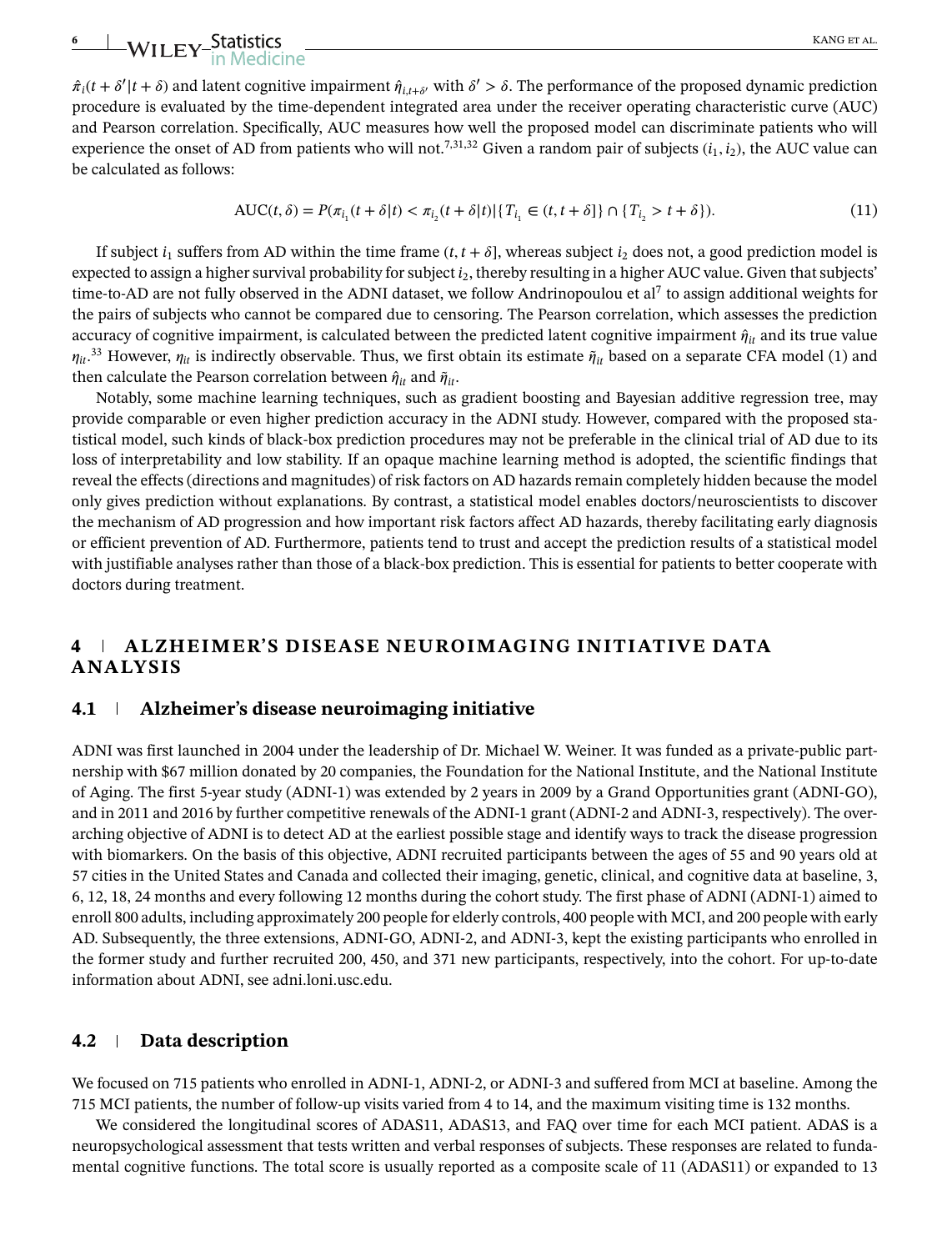

**FIGURE 1** Longitudinal measurement of ADAS11, ADAS13, and FAQ of 9 patients in the ADNI study. Grey dot-dash line: ADAS11 scores; yellow dashed line: ADAS13 scores; blue solid line: FAQ scores [Colour figure can be viewed at [wileyonlinelibrary.com\]](http://wileyonlinelibrary.com)

items (ADAS13) and ranges from 0 to 70 or 85. A high score indicates poor cognitive ability. Specific tasks in ADAS11 include word recall, naming objects and fingers, commands, constructional praxis, orientation, word recognition, and language. However, some other cognitive domains, such as attention and concentration, planning and executive function, and praxis, are identified as important treatment targets of anti-dementia drugs but are not assessed by the ADAS11.34 Such issues are additionally addressed by ADAS13 through a test of delayed word recall and a number cancellation or maze task. By contrast, FAQ is a functional and behavioral assessment with 10 items. It tests a participant's capability to perform daily life tasks in multiple domains, such as visuospatial abilities, planning, organization, and divided attention. FAQ score ranges from 0 to 30, with high scores reflecting great functional dependence. Although ADAS11, ADAS13, and FAQ all assess individual's cognitive impairment, they reflect the cognitive dysfunction from different aspects and do not replace one another. Figure 1 illustrates the observed longitudinal scores of these three cognitive assessments from 9 participants. Apparently, if one uses ADAS11 only to measure cognitive impairment, then the insufficient information cannot reveal the risk that is reflected by abnormally high scores of FAQ and ADAS13, leading to incorrect conclusion for patient with normal neuropsychological function but severe dysfunction in daily activities.

According to the group specific inclusion criteria shown in the general procedures manual of the ADNI study, subjects who met all the following conditions was diagnosed clinically as AD: (i) memory complaint by subject or study partner that is verified by a study partner; (ii) abnormal memory function documented by scoring below the education adjusted cutoff on the Logical Memory II subscale from the Wechsler Memory Scale—revised; (iii) Mini-Mental State Examination (MMSE) between 20 and 26; (iv) Clinical Dementia Rating = 0*.*5; and (v) NINCDS/ADRDA criteria for probable AD.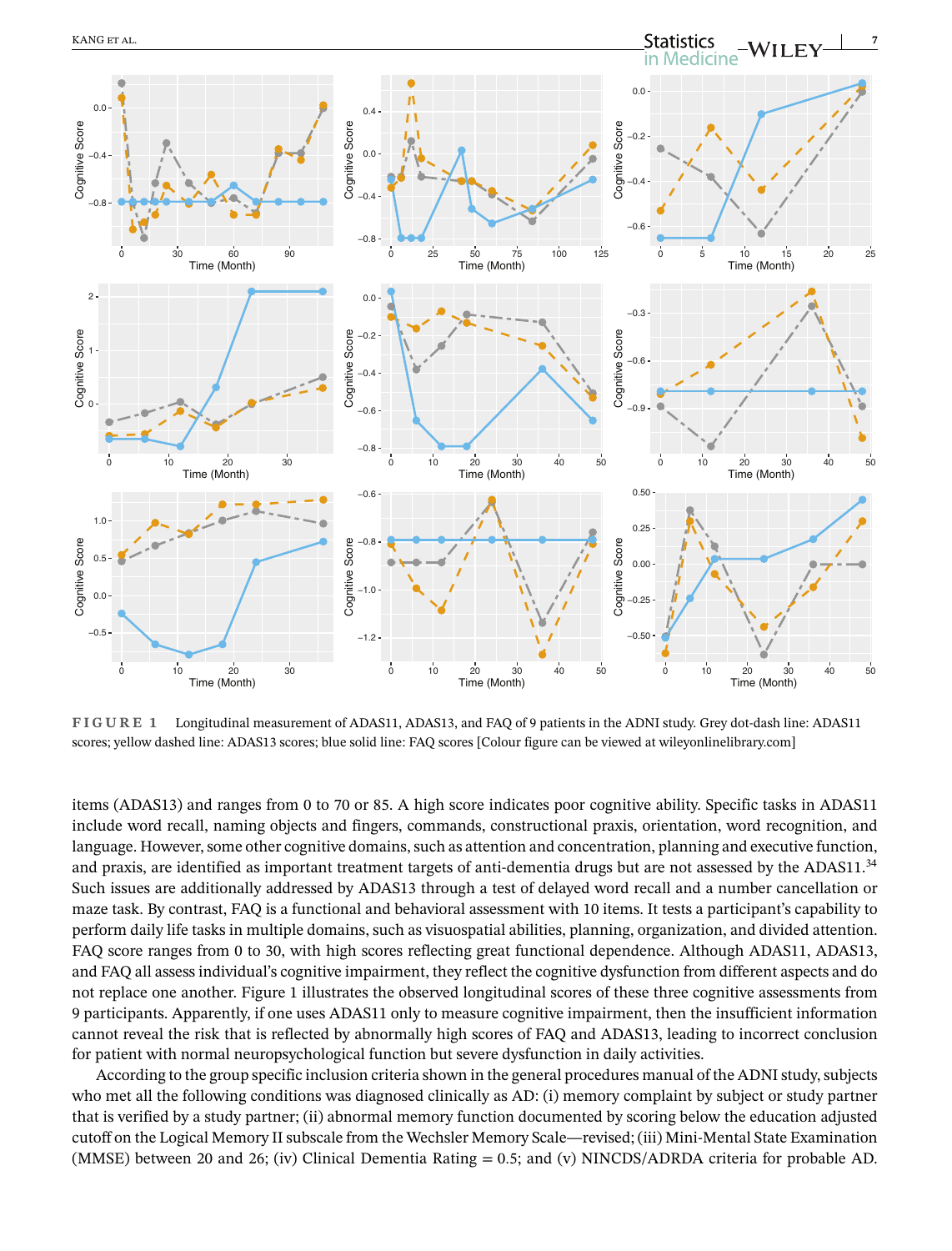## WILEY-Statistics KANG ET AL.

Notably, in the ADNI dataset, a total of four cognitive measures, such as ADAS11, ADAS13, FAQ, and MMSE, are available. Considering that MMSE was adopted in the diagnosis of AD (the outcome of interest), we excluded it and used all the remaining measures to characterize cognitive impairment to avoid circularity. Among the 715 MCI patients in the current study, only 294 have progressed to AD during the cohort study and 421 remained at the MCI stage. The time to conversion to AD was the period from the baseline to the date of the first diagnosis of AD or the date of the last visit, whichever came first. The censoring rate of AD was approximately 59%.

Besides the multivariate longitudinal and time-to-event data, we also included patient's clinical and genetic variables at baseline. The clinical characteristics include gender ( $0 =$  male ,  $1 =$  female), marital status ( $0 =$  not married,  $1 =$ married), and education level. The apolipoprotein E (APOE)- $\epsilon$ 4, a risk factor for early onset AD,<sup>35</sup> is included as a genetic covariate. In the demographic information, 424 individuals are male and 191 are females. Among these individuals, 276 carry one APOE-4 allele, 80 carry two APOE-4 alleles, and 359 are non-carriers. For marital status, 558 were married and 157 were not married (divorced, widowed, or never married) at baseline. On average, the patients have 16.0 years of education with a SD of 2.8 years.

#### **4.3 Data analysis**

We considered the proposed model defined by (1)-(3) with  $p = 3$  and  $q = 1$ . Then, we grouped ADAS11 ( $y_{ii,1}$ ), ADAS13  $(y_{ii,2})$ , and FAQ  $(y_{ii,3})$  into a latent variable "cognitive impairment  $(\eta_{ii})$ " for  $i = 1, \ldots, n; j = 1, \ldots, m_i$  as follows:

$$
\mathbf{y}_{ij} = \mathbf{B}\eta_{ij} + \epsilon_{ij}, \qquad \mathbf{B}^T = (1^* \ b_2 \ b_3), \tag{12}
$$

where the first element of **B** was fixed at 1 to obtain an identified model. The trajectory of individual's cognitive impairment is further described as follows:

$$
\eta_{ij} = h_i(t_{ij}) = \sum_{l=1}^{L} u_{il} W_l(t_{ij}).
$$
\n(13)

In this study, we used a simple version of natural cubic spline derived from a truncated power series basis function $11$ to approximate the trajectories:  $W_1(t_{ij}) = 1$ ,  $W_2(t_{ij}) = t_{ij}$ , and  $W_{l+2}(t_{ij}) = e_l(t_{ij}) - e_{L-1}(t_{ij})$  for  $l = 1, ..., L-2$ , where  $e_l(t_{ij}) =$  $[(t_{ij} - \kappa_l)^3 + (t_{ij} - \kappa_l)^3] / (\kappa_L - \kappa_l)$ , and  $\kappa_l, l = 1, ..., L$  are the knots taken in the range of  $t_{ij}$ . We chose 6 most-visited follow-up time (more than 200 subjects recorded in this visit), 6, 12, 18, 24, 36, and 48 months, as the knots  $(L = 6)$  in this study. For the PH model, we included time-invariant covariates, namely, marital status  $(z_{i1})$ , gender  $(z_{i2})$ , education level ( $z_i$ <sub>3</sub>), and APOE- $\epsilon$ 4 genetic covariate coded using two dummy variables: "one APOE- $\epsilon$ 4 allele carrier ( $z_i$ <sup>4</sup>)" and "two APOE- $\epsilon$ 4 alleles carrier ( $z_{i5}$ )" at baseline as well as time-variant covariate cognitive impairment  $h_i(t)$  as follows:

$$
\lambda(t|\mathbf{z}_i, \mathbf{u}_i) = \lambda_0(t) \exp\left(\sum_{r=1}^5 \beta_r z_{ir} + \alpha h_i(t)\right).
$$
\n(14)

Let  $t_{ij} = \tilde{t}_{ij}/100$  for the purpose of reducing the scale of  $t_{ij}$ . The continuous variables  $y_{ij,1}, y_{ij,2}, y_{ij,3}$ , and  $z_{i3}$  were standardized prior to analysis. We used  $G = 10$  sub-intervals to model the piecewise baseline hazard function. The cut points  $s_0, \ldots, s_G$  that define these sub-intervals were set as the quantiles of the observed survival times. The prior distributions in (6) and (7) with prior inputs were adopted as follows:  $\mu_{\beta} = 0$ ,  $\mu_{\alpha} = 0$ ,  $\sigma_{\beta}^2 = \sigma_{\alpha}^2 = 1$ ,  $\mathbf{b}_{10} = \mathbf{0}$ ,  $\Sigma_{b10} = \mathbf{I}_3$ ,  $a_{\epsilon 0} = 9$ ,  $b_{\epsilon 0} = 4$ ,  $\rho_0 = 1$ 7,  $\mathbf{R}_0 = 4\mathbf{I}_6$ ,  $a_1 = 2$ , and  $a_2 = 0.01$ .

We ran several parallel sequences from different starting values of parameters to check convergence of the MCMC algorithm and found that the algorithm converged within 30 000 iterations. Thus, we collected 30 000 posterior observations after 30 000 burn-in iterations to conduct Bayesian inference. Table 1 presents the Bayesian estimates together with their SE estimates (in parentheses) for all the parameters. The Bayesian estimates of baseline hazard  $\lambda_g$ ,  $g = 1, \ldots, 10$  are given in Table S5 of Web Appendix. Several findings were obtained as follows:

First, the estimated factor loadings are  $\hat{b}_2 = 1.014$  (0.007) and  $\hat{b}_3 = 0.773$  (0.012), which imply strong association between the latent variable (cognitive impairment) and it's observed indicators (ADAS11, ADAS13, and FAQ). Furthermore, we used two indices, namely, construct reliability and average variance extracted (AVE),<sup>36</sup> to check the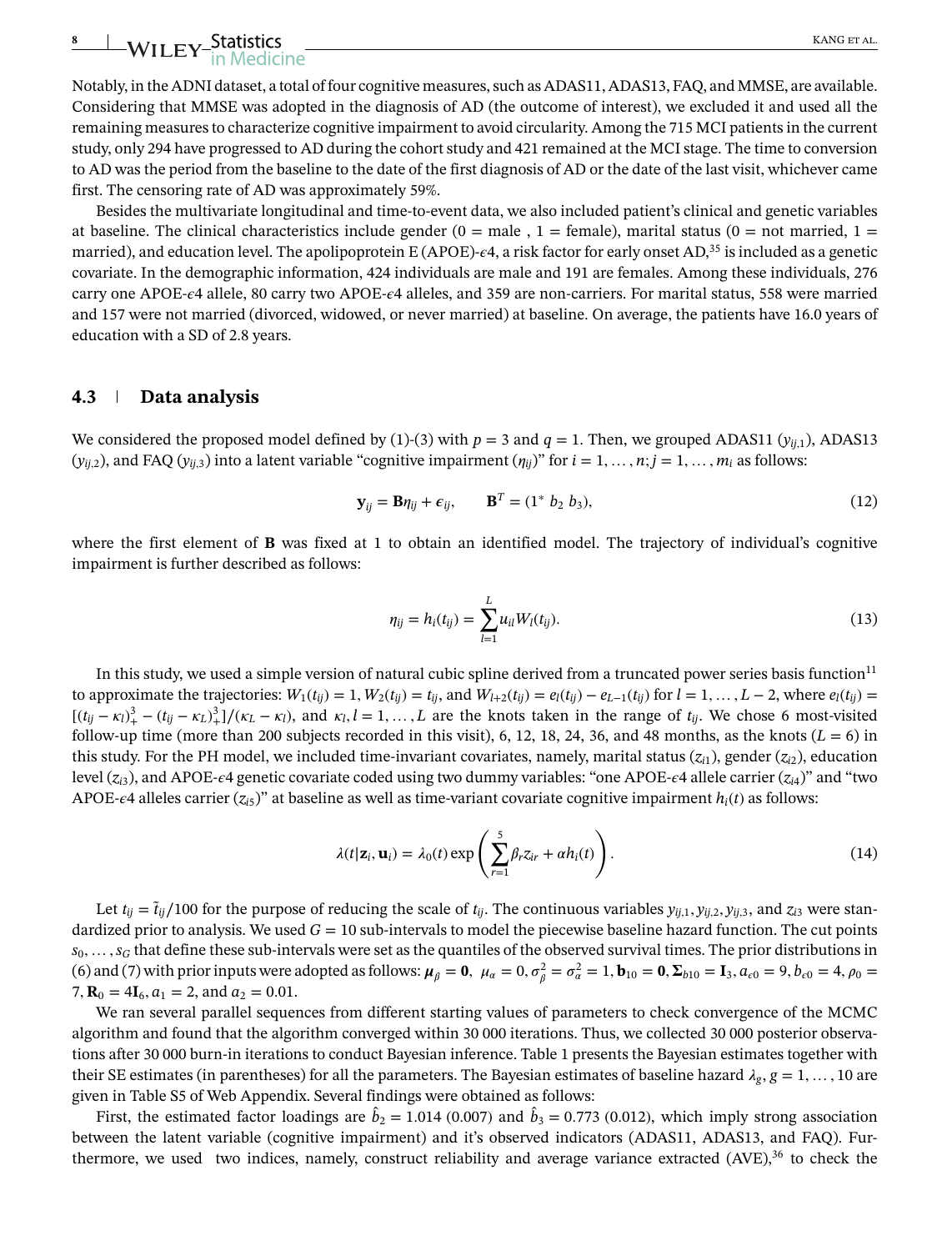**TABLE 1** Parameter estimates in the analysis of ADNI data

| $M_p$ : Joint model with latent variables               |           | M <sub>ind</sub> : Conventional joint model |                                                         |           |           |
|---------------------------------------------------------|-----------|---------------------------------------------|---------------------------------------------------------|-----------|-----------|
| <b>Variable</b>                                         | Est       | <b>SD</b>                                   | <b>Variable</b>                                         | Est       | <b>SD</b> |
| Marital status( $\beta_1$ )                             | $-0.337*$ | 0.149                                       | Marital status( $\beta_1$ )                             | $-0.291$  | 0.185     |
| Gender( $\beta_2$ )                                     | 0.234     | 0.130                                       | Gender( $\beta_2$ )                                     | $-0.046$  | 0.156     |
| Education( $\beta_3$ )                                  | $-0.041$  | 0.057                                       | Education( $\beta_3$ )                                  | 0.006     | 0.067     |
| One APOE- $\epsilon$ 4 allele ( $\beta_4$ )             | 0.073     | 0.126                                       | One APOE- $\epsilon$ 4 allele ( $\beta_4$ )             | $-0.073$  | 0.155     |
| Two APOE- $\epsilon$ 4 alleles ( $\beta$ <sub>5</sub> ) | $0.364*$  | 0.170                                       | Two APOE- $\epsilon$ 4 alleles ( $\beta$ <sub>5</sub> ) | 0.161     | 0.213     |
|                                                         |           |                                             | ADAS11 $(\alpha_1)$                                     | $-2.084*$ | 0.341     |
| Cognitive impairment $(\alpha)$                         | $1.420*$  | 0.068                                       | ADAS13 $(\alpha_2)$                                     | 3.197*    | 0.390     |
|                                                         |           |                                             | FAQ $(\alpha_3)$                                        | $1.209*$  | 0.108     |
| b <sub>2</sub>                                          | $1.014*$  | 0.007                                       |                                                         |           |           |
| $b_3$                                                   | $0.773*$  | 0.012                                       |                                                         |           |           |
| $\Psi_1$                                                | $0.109*$  | 0.003                                       |                                                         |           |           |
| $\Psi_2$                                                | $0.083*$  | 0.002                                       |                                                         |           |           |
| $\Psi_3$                                                | $0.466*$  | 0.010                                       |                                                         |           |           |
| $\varphi_{11}$                                          | $0.348*$  | 0.020                                       |                                                         |           |           |
| $\varphi_{22}$                                          | 5.472*    | 0.356                                       |                                                         |           |           |
| $\varphi_{33}$                                          | 24.129*   | 2.420                                       |                                                         |           |           |
| $\varphi_{44}$                                          | $0.508*$  | 0.177                                       |                                                         |           |           |
| $\varphi_{55}$                                          | $0.470*$  | 0.167                                       |                                                         |           |           |
| $\varphi_{66}$                                          | $0.528*$  | 0.182                                       |                                                         |           |           |

Abbreviation: SD, standard deviation.

<sup>∗</sup>Indicates significant parameters under 0.05 significance level.

reliability and validity of these three measures. The construct reliability is defined as  $\frac{(\sum_{k=1}^{3}b_k)^2}{(\sum_{k=1}^{3}k_k)^2}$  $\frac{\sum_{k=1}^{3} b_k}{(\sum_{k=1}^{3} b_k)^2 + (\sum_{k=1}^{3} \psi_k)^2}$ , and AVE is defined as  $\frac{\sum_{k=1}^{3} b_k^2}{\sum_{k=1}^{3} b_k^2 + \sum_{k=1}^{3} \psi_k}$ , where  $b_k$  is the factor loading of the *k*th measure and  $\psi_k$  is the variance of the associated error term. The construct reliability and AVE of the proposed model are 0.97 and 0.92, respectively, which far exceed the commonly used thresholds 0.7 and 0.5. Therefore, the three measures are valid and reliable in measuring the cognitive impairment.

Second, marital status [ $\hat{\beta}_1$  =  $-0.337(0.149)$ ] exerts a significant negative effect on AD hazards, thereby indicating that married people have a lower risk of developing AD than unmarried people. This finding is in line with the published reports.<sup>37</sup> On the contrary, the effect of two APOE- $\epsilon$ 4 alleles [ $\hat{\beta}_5 = 0.364(0.170)$ ] on cognitive impairment is significantly positive, implying that two APOE- $\epsilon$ 4 alleles carriers are more likely to develop AD than one or none APOE- $\epsilon$ 4 allele carriers. This result agrees with several published reports<sup>38,39</sup> and implies that APOE- $\epsilon$ 4 alleles are important risk factors in cognitive dysfunction. In addition, gender  $[\hat{\beta}_2=0.234(0.130)]$  has a marginally significant positive effect on AD hazards because its 95% credible interval includes zero but its 90% credible interval ([0.031, 0.466]) does not include zero. Hence, females have a relatively higher risk of developing AD than males. This finding is in line with those of published reports<sup>40,41</sup> and may be related to the fact that the advantages of mitochondria, such as protecting against amyloid- $\beta$  toxicity, generating less reactive oxygen species, and releasing less apoptogenic signals, are eventually lost for old women. The other covariates, such as education level and carrying one APOE-4 allele, hardly influence AD hazards when marital status, gender, two APOE-4 alleles, and the individual trajectories of cognitive impairment are controlled.

Third, the estimates of elements in the covariance matrix  $\Phi$  of the random effect are significant, which confirms the existence of heterogeneity among patients' cognitive decline. Figure 2 presents subjects' estimated trajectories of longitudinal cognitive impairment during MCI phase based on the posterior means of the random effects. Apparently, the cognitive impairment exhibits more pronounced ascending trend for patients who would later convert to AD ( $\Delta_i = 1$ )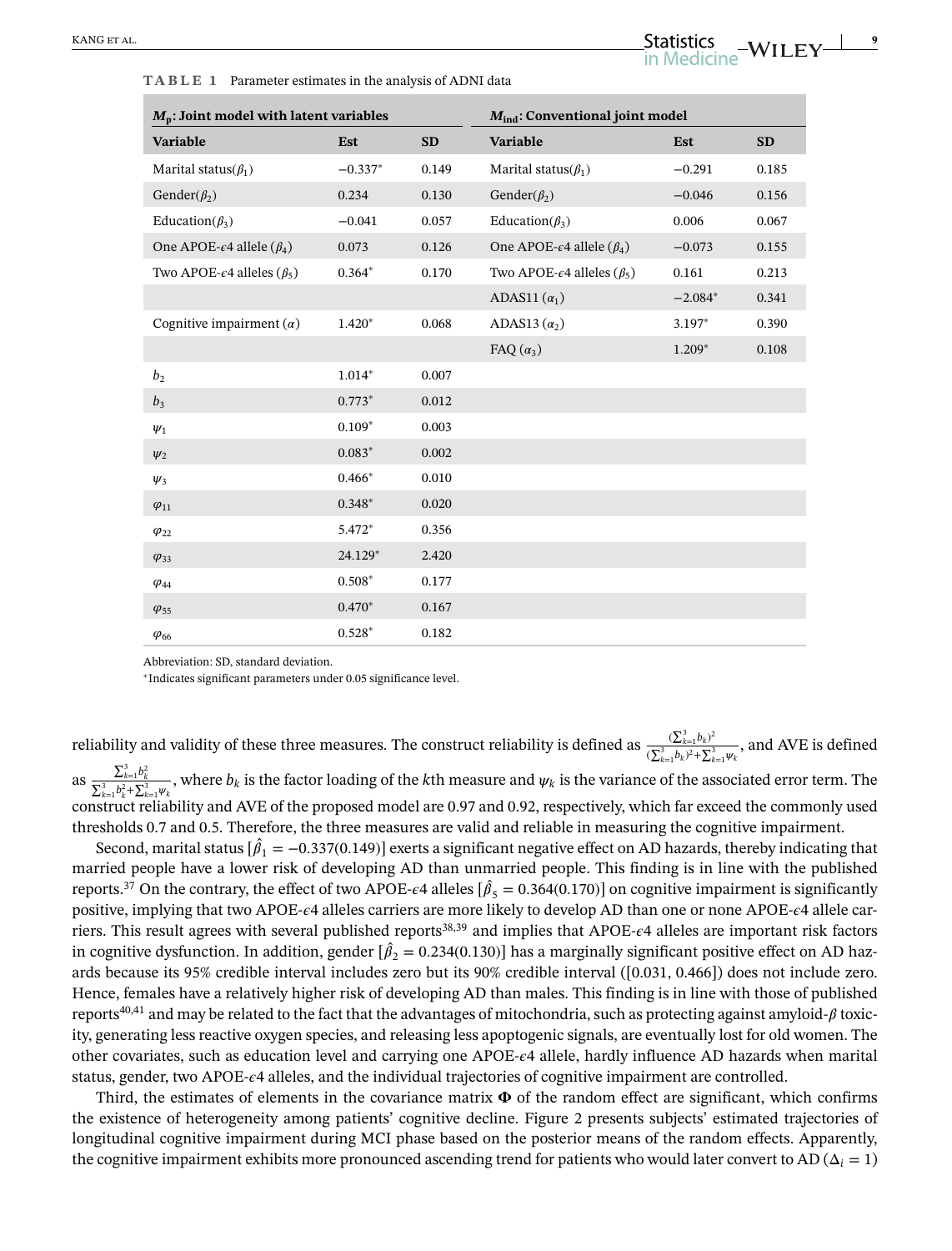

**FIGURE 2** Patients' estimated trajectories of longitudinal cognitive impairment during MCI phase. Left panel: patients who would stay at the MCI stage ( $\Delta_i = 0$ ); right panel: patients who would later convert to AD ( $\Delta_i = 1$ )

than for patients who would not ( $\Delta_i = 0$ ). Although previous studies (eg, Chen et al,<sup>42</sup> Cloutier et al<sup>43</sup>) have reported that characterizing the pattern of cognitive decline during MCI phase is crucial to early diagnosis of AD, their results are based only on a single cognitive measure and thus fail to reveal the overall pattern and effect of multiple measures of cognitive impairment in MCI-AD conversion. By contrast, our obtained result provides a potential of introducing the trajectory function of an integrated measure of cognitive impairment as a marker of AD progression and is therefore beneficial to early diagnosis of AD. When new drugs for AD treatment are available, such integrated cognitive measure may also be used for selection of cases to evaluate drug efficiency in slowing the disease progression.

Fourth, for most of the patients (over 81%) who had suffered from AD, the posterior means of  $u_{i2}$  and  $u_{i3}$  are significantly positive. Such random effects correspond to the second and third basis splines, namely,  $W_2(t) = t$  and  $W_3(t) =$  $[(t - \kappa_1)_+^3 - (t - \kappa_6)_+^3]/(\kappa_6 - \kappa_1) - [(t - \kappa_5)_+^3 - (t - \kappa_6)_+^3]/(\kappa_6 - \kappa_5)$ , where  $W_3(t) > 0$  if  $t > \kappa_1$  and  $W_3(t) = 0$  if  $0 \le t \le \kappa_1$ . This result indicates that patients' cognitive impairment shows linear deteriorating trends from baseline to 6 months  $(\kappa_1 = 6/100 = 0.06)$ , but nonlinear and more pronounced deteriorating trends after 6 months. This finding may elicit a highly targeted treatment in AD prevention. The current treatment for mild to moderate cognitive impairment includes medications for memory loss, such as cholinesterase inhibitors,44 and non-drug approaches for behaviors, such as physical, emotional, and social stimulation. The obtained result provides evidences of an accelerate disease deterioration over time and suggests an increase in drug doses or non-drug treatment, such as the validation therapy<sup>45</sup> provided by caregivers for patients who have suffered from MCI for more than 6 months.

Fifth, the trajectory function of cognitive impairment exhibits a significant positive effect on AD hazards  $\alpha$ 1*.*420(0*.*068)], which implies that people with severe cognitive impairment are at high risk of developing AD. Furthermore, the strong association between cognitive impairment and AD hazards confirms that a comprehensive measure of cognitive impairment can be used as a pre-diagnosis for AD.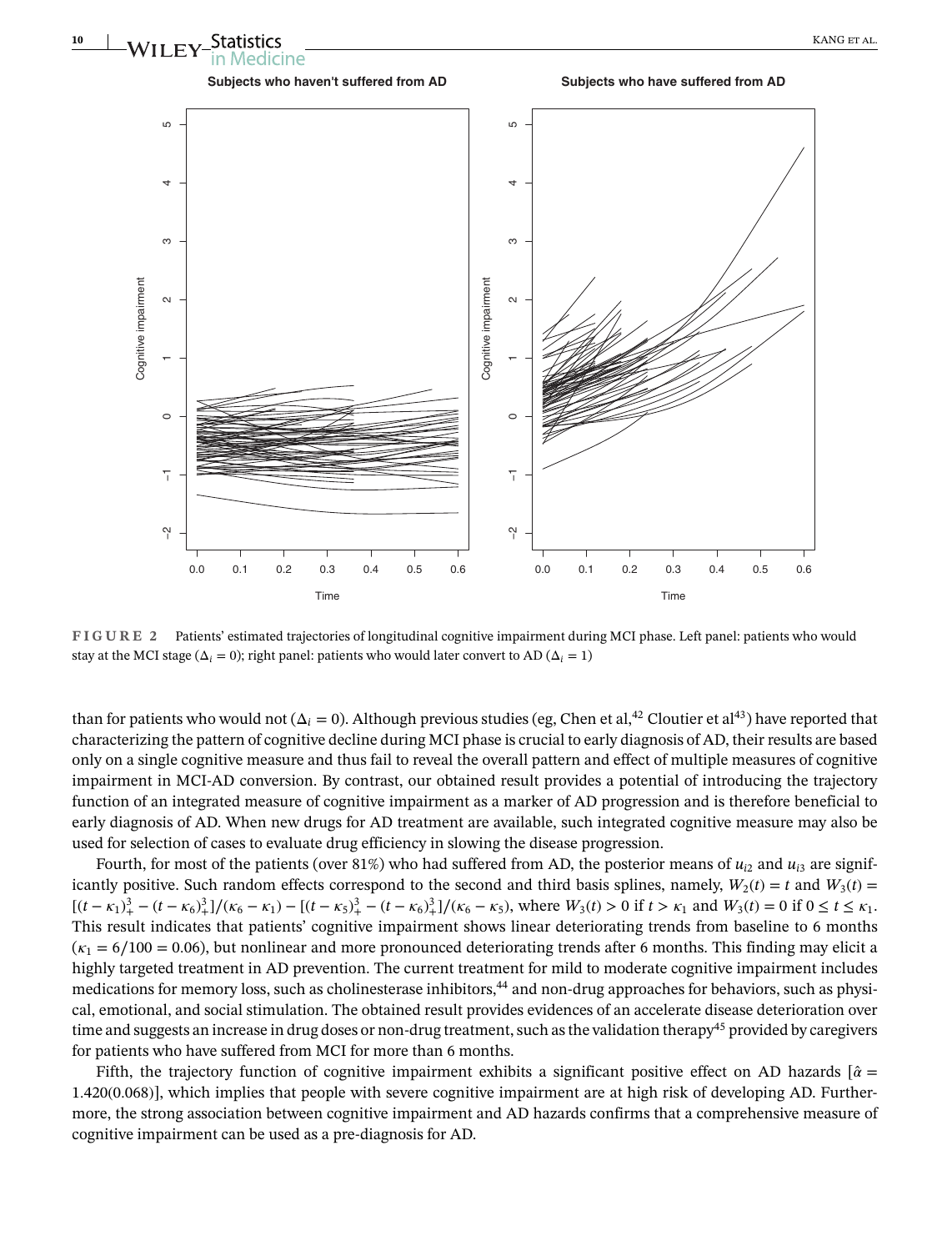To assess how the above results are sensitive to the spline parameters, we let the number of knots in the spline approximation vary from 3 to 9 and changed the spline basis function from natural cubic splines to cubic Hermite splines, of which each piece is a third-degree polynomial specified in Hermite form. The knots were chosen as the first *l* elements in {6*,* 12*,* 18*,* 24*,* 36*,* 48*,* 60*,* 72*,* 84} months, for *l* = 3*,* …*,* 9. We reanalyzed the ADNI dataset using the disturbed number of knots and basis functions. The nonlinear patterns of cognitive impairment trajectories and other results obtained using different spline parameters are similar to those presented above and not reported. Moreover, we conducted sensitivity analysis with ad hoc disturbances to the current prior inputs and found that the Bayesian estimates (see Figure S4 of Web Appendix) were robust to the prior inputs under consideration.

#### **4.4 Model comparison**

To check the necessity of a nonlinear trajectory model, we reanalyzed the ADNI dataset by using a simpler joint model with linear trajectory, denoted as  $M_{linear}$ . Figure 3 presents the estimated and true dynamic cognitive impairment trajectories of 9 randomly selected patients. The estimated trajectories of  $\eta_{ii}$  based on the proposed model, denoted as  $M_{\text{p}}$ , are reasonably close to those obtained from a separate factor analysis, indicating the satisfactory performance of the proposed joint model in describing the complex individual trajectories of cognitive decline. By contrast,  $M_{linear}$  that assumes a linear trajectory of  $\eta_{ij}$  cannot reveal the nonlinear patterns of patients' cognitive impairment. Furthermore, we compared the out-of-sample prediction performances of the two models. We focused on the time frame with  $t = 12, 18$  months and  $\delta = 6$ , 24 months in predicting the survival probability  $\hat{\pi}(t + \delta|t)$  and chose  $t = 12$  months and  $\delta = 6, 12, 24$  months in predicting the latent cognitive impairment  $\hat{\eta}_{i,t+\delta}$ . The full dataset was randomly split into a training set with 515 subjects and a test set with 200 subjects. The random split was repeated 100 times. For each split, we fitted *Mp* and *M*linear to the training set and then calculated AUC and Pearson correlation based on the test set. Table 2 (upper panel) presents the AUC values for  $M_p$  and  $M_{linear}$ . The AUC values of  $M_p$  are consistently higher than those of  $M_{linear}$  in all combinations of *t* and  $\delta$ , indicating that the proposed joint model with flexible nonlinear trajectory has better discriminative capability than the simpler model  $M_{linear}$  in the diagnosis of AD. In addition, the Pearson correlations of  $\hat{\eta}_{ii}$  and  $\tilde{\eta}_{ii}$  calculated based on  $M_p$ at  $\delta = 6, 12,$  and 24 months are 0.862, 0.802, and 0.713, respectively, whereas those of  $M_{linear}$  are 0.856, 0.788, and 0.691, respectively. The proposed model achieves higher prediction accuracy in all scenarios, which reconfirms the superiority of the flexible nonlinear trajectory in describing the complex individualized dynamic pattern of cognitive impairment.

To investigate the necessity of latent variable, we reanalyzed the dataset using a conventional joint model by considering three independent trajectory models for ADAS11  $(y_{ij,1})$ , ADAS13  $(y_{ij,2})$ , and FAQ  $(y_{ij,3})$ . In this conventional model, denoted by  $M_{\text{ind}}$ , instead of grouping the three longitudinal measurements into a latent variable  $\eta_{ij}$ and then examining the overall effect of the trajectory of  $\eta_{ij}$  on the hazard function, we independently modeled the individual trajectories of  $y_{ij,1}, y_{ij,2}$ , and  $y_{ij,3}$  and then examined their separate effects on the hazard function, as follows:

$$
\lambda(t|\mathbf{z}_i,\mathbf{u}_i) = \lambda_0(t) \exp\left(\sum_{r=1}^5 \beta_r z_{ir} + \alpha_1 h_{1i}(t) + \alpha_2 h_{2i}(t) + \alpha_3 h_{3i}(t)\right),\tag{15}
$$

where  $h_{1i}(t)$ ,  $h_{2i}(t)$ , and  $h_{3i}(t)$  are the trajectories of  $y_{ii,1}, y_{ii,2}$ , and  $y_{ii,3}$ , respectively, as described by Model (2). The DIC values of  $M_p$ ,  $M_{linear}$ , and  $M_{ind}$  are 37914.84, 38292.97, and 35520.77, respectively. Although  $M_{ind}$  shows the lowest DIC value, it yields misleading predictor effects due to multicollinearity. Table 1 provides a comparison of the estimation results obtained using the proposed joint model and  $M_{\text{ind}}$  without latent variable [see (15)]. The estimated effects of marital status, two APOE- $\epsilon$ 4 alleles, and gender were significant or marginally significant in  $M_p$  but became insignificant in  $M_{ind}$ . Moreover, the effect of ADAS11 on AD hazards was reversed  $\left[\hat{a}_1 = -2.084(0.341)\right]$ , implying that high ADAS11 scores (severe cognitive impairment) were associated with low AD hazards. Thus,  $M_{ind}$  overlooked the important risk factors of AD and produced contradictory results. Further verification showed that the pairwise sample correlations among the scores of ADAS11, ADAS13, and FAQ were 0.977, 0.669, and 0.689. Such high correlations induced the multicollinearity problem and misleading results of  $M_{\text{ind}}$ . We also conducted the out-of-sample prediction to compare  $M_{\text{p}}$  and  $M_{\text{ind}}$ . Table 2 (upper panel) presents their AUC values under  $t = 12$ , 18 months and  $\delta = 6$ , 24 months. The AUC values of  $M_p$  are generally greater than those of *M*ind, indicating that the proposed model possesses higher prediction capacity than *M*ind. The only exception occurs in the time frame  $[t = 18 \text{ month}, \delta = 6 \text{ month}]$ , where the AUC value of  $M_p$  is slightly lower than that of *M*<sub>ind</sub>. This phenomenon was also reported by existing literature (eg, Kutner et al,<sup>46</sup> Weiss<sup>47</sup>), which revealed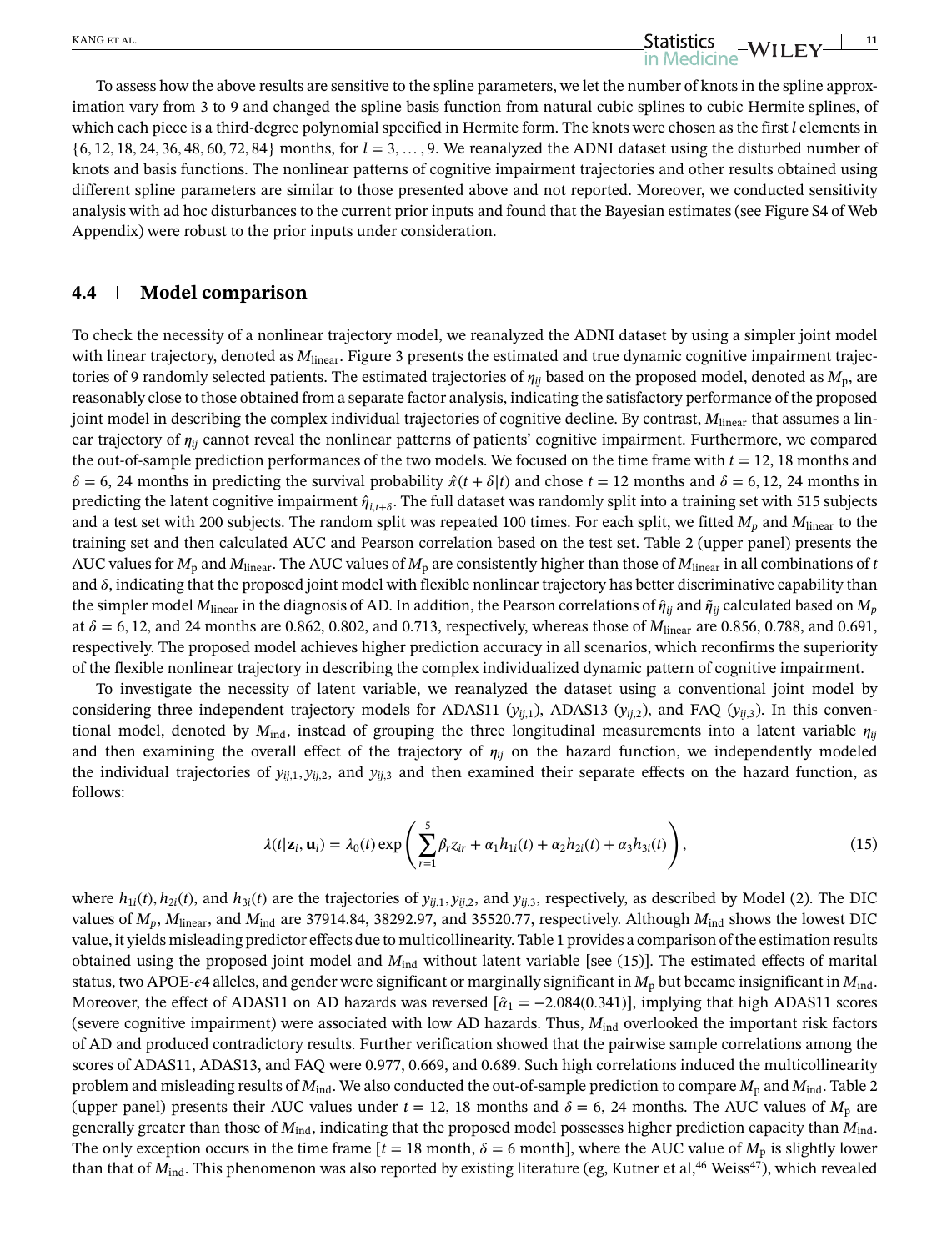

**FIGURE 3** Expected cognitive impairment of 9 randomly selected patients at each visit. Grey dot: the values of *ij* calculated using a separate CFA model; blue solid curve: cognitive impairment trajectory estimated using the proposed model *Mp*; yellow dashed curve: cognitive impairment trajectory estimated using a simpler model  $M_{linear}$  with linear trajectory [Colour figure can be viewed at [wileyonlinelibrary.com\]](http://wileyonlinelibrary.com)

|  |  | TABLE 2 AUC values of competing models in the ADNI study |  |
|--|--|----------------------------------------------------------|--|
|--|--|----------------------------------------------------------|--|

|                    | $t = 12$ month     |                          | $t = 18$ month     |                          |  |
|--------------------|--------------------|--------------------------|--------------------|--------------------------|--|
| Model              | $\delta$ = 6 month | $\delta = 24$ month      | $\delta$ = 6 month | $\delta$ = 24 month      |  |
| $M_{\rm p}$        | 0.851              | 0.841                    | 0.855              | 0.839                    |  |
| $M_{\rm linear}$   | 0.843              | 0.831                    | 0.852              | 0.831                    |  |
| $M_{\rm ind}$      | 0.847              | 0.803                    | 0.861              | 0.803                    |  |
| $M_{\rm FULL}$     | 0.835              | $\overline{\phantom{0}}$ | 0.840              | $\overline{\phantom{0}}$ |  |
| $M_{ADAS11}$       | 0.818              | ۰                        | 0.819              | ۰                        |  |
| $M_{ADAS13}$       | 0.826              | $\overline{\phantom{0}}$ | 0.828              | -                        |  |
| $M_{\mathrm{FAQ}}$ | 0.781              | -                        | 0.825              | -                        |  |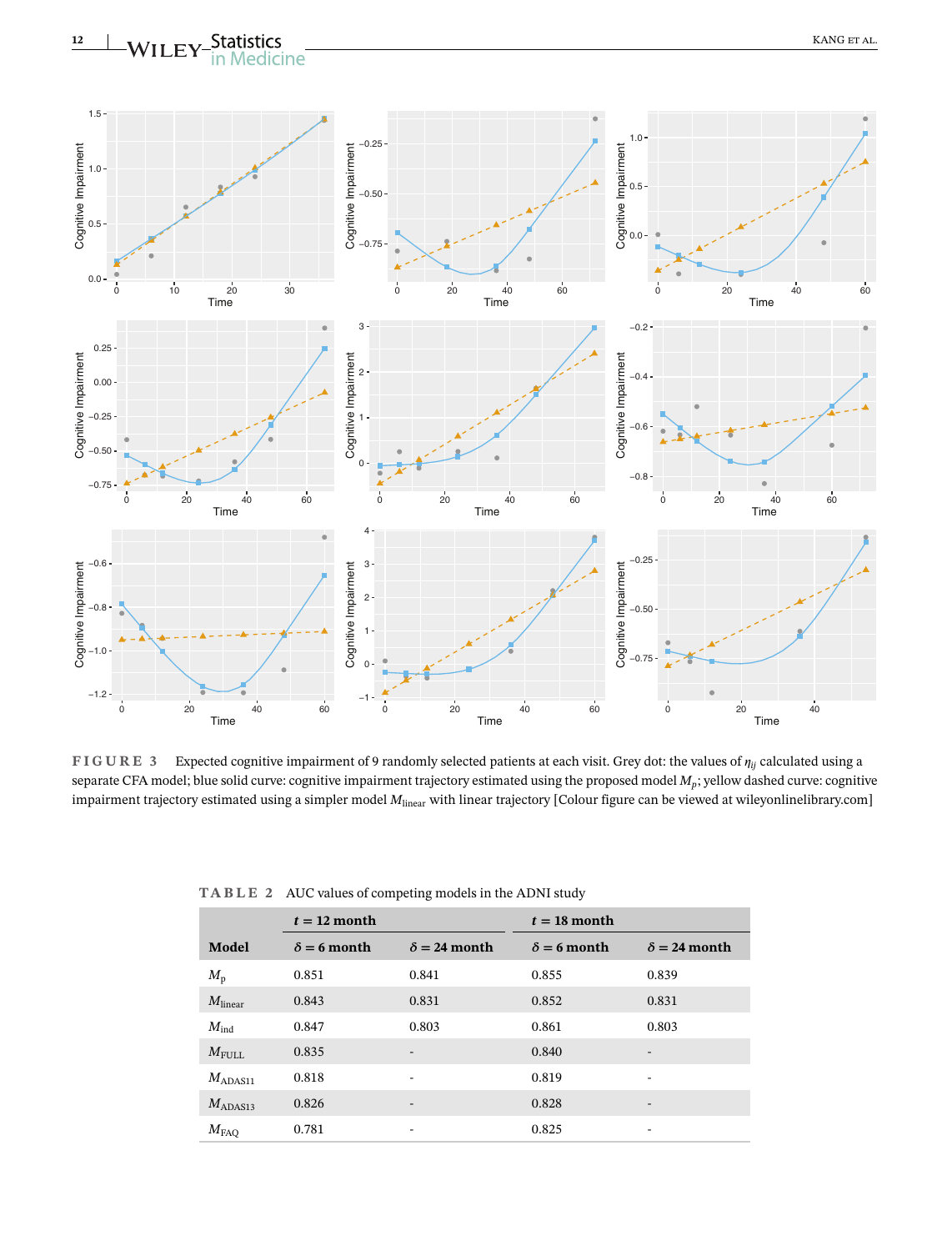that the presence of multicollinearity in predictors may not affect the overall fit of the model and its ability to accurately predict the response value in certain cases, but it may sap the significant of some predictors and change their signs, thereby making the specification of the correct model difficult. Nevertheless, the conventional model  $M_{ind}$  is not preferable even in this scenario due to its loss of interpretability, which is essential for doctors to understand the important risk factors of the AD progression.

We also examined the preponderance of the combined measure of cognitive impairment over a single cognitive measure. We focused on 57 patients with diverse patterns of different cognitive measures. For instance, some patients' ADAS11 scores exhibited an increasing trend but their FAQ scores remained unchanged (see Figure 1). For these patients, any single cognitive test failed to capture the full picture of their cognitive impairment. These 57 subjects were treated as a test set and the remaining 658 subjects were treated as a training set. We compared the proposed model  $M_{\text{FUL}}$  with three reduced models  $M_{ADAS11}$ ,  $M_{ADAS13}$ , and  $M_{FAQ}$ , each of which used a single measure to assess cognitive impairment. Given that most of the subjects in the test set had suffered from AD or were censored at the 24th month, we calculated AUC at  $t = 12, 18$ months and  $\delta = 6$  months. Table 2 (lower panel) presents the AUC values of the four competing models.  $M_{\text{FULL}}$  consistently outperforms the three reduced models. Hence, the use of a combined measure of cognitive impairment enhances the discriminative capability of the model.

#### **5 SIMULATION STUDY**

In this section, we conducted two simulation studies to evaluate the finite sample performance of the proposed model. Simulation 1 shows the empirical performance of the Bayesian estimation, whereas Simulation 2 examines the sensitivity of the inference results to model assumptions.

#### **5.1 Simulation 1**

We generated datasets based on the proposed model with  $i = 1, \ldots, n$ , time points  $m_i$  varying from 6 to 9,  $p = 3$ , and  $q = 1$ . Model (1) was defined as follows:

$$
\mathbf{y}_{ij} = \mathbf{B}\boldsymbol{\eta}_{ij} + \boldsymbol{\epsilon}_{ij}, \quad \mathbf{B}^T = (1^* \ b_2 \ b_3), \tag{16}
$$

where the first elements of **B** was fixed as 1 to obtain an identified model,  $b_2 = 0.6$ , and  $b_3 = 0.7$ . The random error  $\epsilon_{ij}$ was generated from  $N(0, \Psi)$  with  $\Psi = \text{diag}(\psi_1, \psi_2, \psi_3) = \text{diag}(0.3, 0.3, 0.3)$ .

The trajectory model (2) was set as follows:

$$
\eta_{ij} = h_i(t_{ij}) = \sum_{l=1}^{6} d_{il} W_l(t_{ij}), \qquad (17)
$$

where  $\mathbf{d}_i = (d_{i1}, \dots, d_{i6})^T$  are the subject-specific random effects independently simulated from  $N(\mathbf{0}, \mathbf{I}_6)$ , and  $W_l(t_{ij})$ s are natural cubic basis splines.

The PH model (3) was defined as follows:

$$
\lambda(t|\mathbf{z}_i, \mathbf{u}_i) = \lambda_0(t) \exp\left(\boldsymbol{\beta}^T \mathbf{z}_i + \alpha h_i(t)\right),\tag{18}
$$

where  $\mathbf{z}_i = (z_{i1}, z_{i2}, z_{i3})^T$ , and  $z_{i1}, z_{i2}$ , and  $z_{i3}$  were drawn from  $Exp(1) - 1$ ,  $N(0, 1)$ , and  $t(5)$ , respectively, in which  $Exp(1)$ denotes the exponential distribution with the rate parameter 1, and *t*(5) denotes the *t* distribution with a degree of freedom 5. The true population values of the regression parameters were set as  $\beta^T = (1, -1, 1)$  and  $\alpha = 1$ . The failure time  $T_i$ was generated from Model (18) with three types of baseline hazard functions: (i)  $\lambda_0(t) = 1$  (constant), (ii)  $\lambda_0(t) = t + 0.5$ (linear), and (iii)  $\lambda_0(t) = t^2 + 0.3$  (nonlinear). The censoring time  $C_i$  was independently generated based on a uniform distribution of  $U[c_1, c_2]$ , where  $c_1$  and  $c_2$  were selected to achieve censoring rates of 30% and 50%, respectively. Two sample sizes  $n = 200$  and  $n = 500$  were considered.

In the posterior analysis, we used  $G = 5$  sub-intervals to model the piecewise baseline hazard function. The cut points  $s_0, \ldots, s_G$  that define these sub-intervals were set as the quantiles of the observed survival times. The natural cubic spline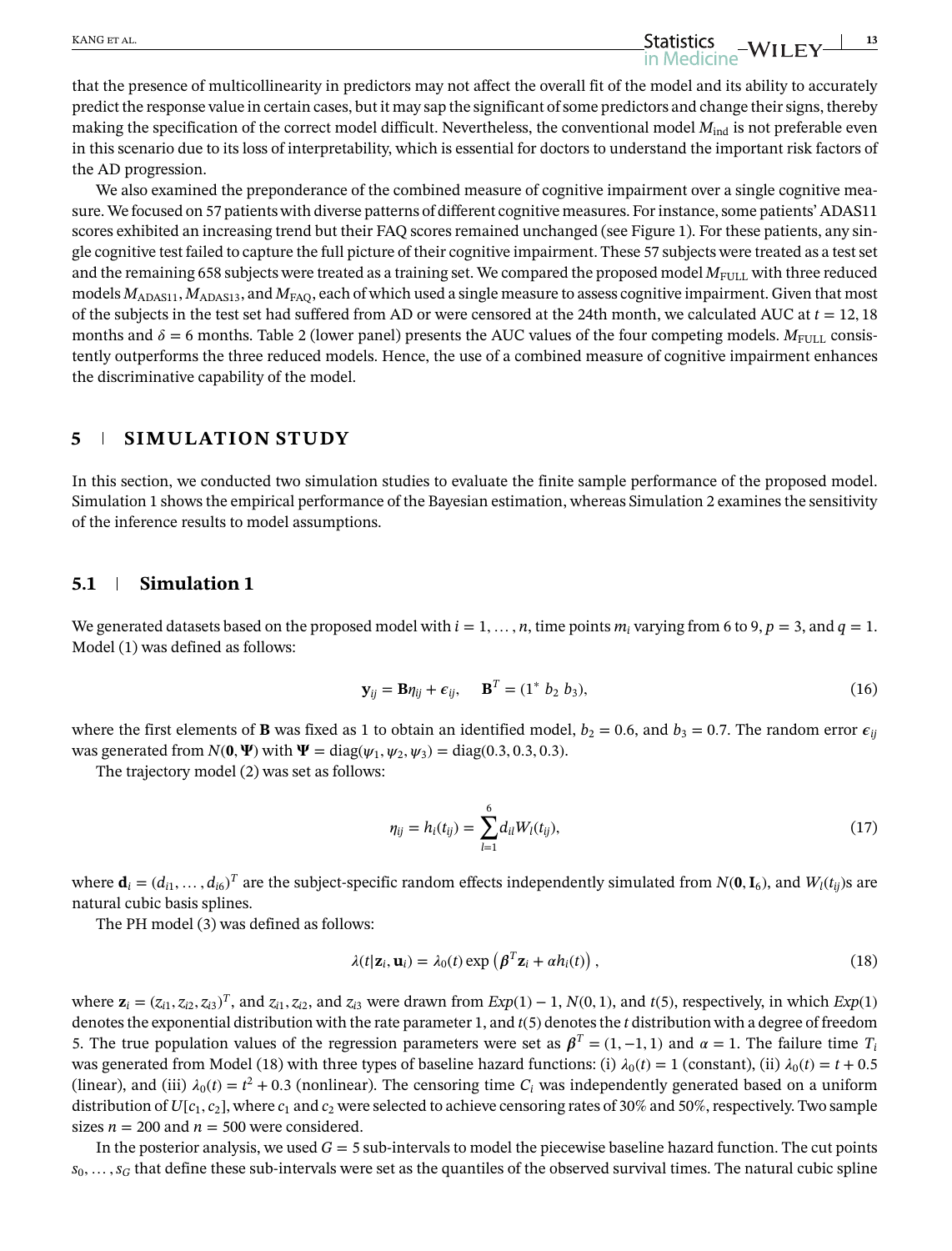| <b>TABLE 3</b> Parameter estimates in the PH model in Simulation 1 |  |
|--------------------------------------------------------------------|--|
|--------------------------------------------------------------------|--|

|             |     |           | $\lambda_0(t) = 1$ |            | $\lambda_0(t) = t + 0.3$ |            | $\lambda_0(t) = t^2 + 0.5$ |            |
|-------------|-----|-----------|--------------------|------------|--------------------------|------------|----------------------------|------------|
| $\mathbf n$ | CR  | Para      | <b>BIAS</b>        | <b>RMS</b> | <b>BIAS</b>              | <b>RMS</b> | <b>BIAS</b>                | <b>RMS</b> |
| 200         | 30% | $\alpha$  | $-0.044$           | 0.098      | $-0.039$                 | 0.093      | $-0.018$                   | 0.090      |
|             |     | $\beta_1$ | $-0.060$           | 0.134      | $-0.074$                 | 0.130      | $-0.057$                   | 0.125      |
|             |     | $\beta_2$ | 0.034              | 0.113      | 0.053                    | 0.114      | 0.037                      | 0.109      |
|             |     | $\beta_3$ | $-0.052$           | 0.116      | $-0.065$                 | 0.113      | $-0.051$                   | 0.108      |
|             | 50% | $\alpha$  | $-0.061$           | 0.127      | $-0.065$                 | 0.118      | $-0.050$                   | 0.113      |
|             |     | $\beta_1$ | $-0.075$           | 0.143      | $-0.090$                 | 0.142      | $-0.071$                   | 0.136      |
|             |     | $\beta_2$ | 0.064              | 0.134      | 0.075                    | 0.141      | 0.059                      | 0.135      |
|             |     | $\beta_3$ | $-0.080$           | 0.136      | $-0.089$                 | 0.135      | $-0.072$                   | 0.129      |
| 500         | 30% | $\alpha$  | $-0.028$           | 0.068      | $-0.028$                 | 0.062      | $-0.015$                   | 0.058      |
|             |     | $\beta_1$ | $-0.052$           | 0.098      | $-0.062$                 | 0.091      | $-0.047$                   | 0.087      |
|             |     | $\beta_2$ | 0.037              | 0.081      | 0.055                    | 0.088      | 0.042                      | 0.081      |
|             |     | $\beta_3$ | $-0.052$           | 0.098      | $-0.059$                 | 0.089      | $-0.048$                   | 0.087      |
|             | 50% | $\alpha$  | $-0.055$           | 0.093      | $-0.054$                 | 0.086      | $-0.040$                   | 0.080      |
|             |     | $\beta_1$ | $-0.064$           | 0.108      | $-0.067$                 | 0.099      | $-0.050$                   | 0.095      |
|             |     | $\beta_2$ | 0.055              | 0.100      | 0.063                    | 0.104      | 0.050                      | 0.096      |
|             |     | $\beta_3$ | $-0.066$           | 0.111      | $-0.067$                 | 0.098      | $-0.054$                   | 0.094      |

with 6 knots was again used to model the individual's trajectory  $h_i(t)$ , and the knots  $(\kappa_l, l = 1, \ldots, 6)$  were selected as the *lth* quantiles of all measurement time  $t_{ij}$ . We considered the prior inputs of (6)-(7) as follows:

Prior (I) 
$$
\mu_{\beta} = \mathbf{0}
$$
,  $\mu_{\alpha} = 0$ ,  $\sigma_{\beta}^2 = \sigma_{\alpha}^2 = 1$ ,  $\mathbf{b}_{10} = \mathbf{0}$ ,  $\Sigma_{b10} = \mathbf{I}_3$ ,  
\n $a_{\epsilon 0} = 9$ ,  $b_{\epsilon 0} = 4$ ,  $\rho_0 = 7$ ,  $\mathbf{R}_0 = 4\mathbf{I}_6$ ,  $a_1 = 2$ ,  $a_2 = 0.01$ . (19)

Three parallel sequences with different starting values of unknowns were generated to determine the number of burn-in iterations. We collected 20 000 observations after discarding 20 000 burn-in iterations to obtain the Bayesian estimates of the model parameters. We used bias (BIAS) and root mean square error (RMS) between Bayesian estimates and their true population values to assess the empirical performance of the parameter estimates. Table 3 summarizes the estimation results of key parameters on the basis of 100 replicated datasets. The estimate of  $\Phi$  is unimportant and not reported. The BIAS and RMS for most of the parameters are close to zero, thereby indicating the satisfactory performance of Bayesian estimation in all the settings under consideration. As expected, performance is improved when sample size increases from  $n = 200$  to  $n = 500$  or censoring rate (CR) decreases from 50% to 30%. To evaluate the accuracy of the Monte Carlo estimation of survival probability, we compare the value of  $\hat{\pi}_i(t + \delta|t)$  with its true value  $\pi_i(t + \delta|t)$  with  $t = x, x$  and  $\delta = x$ . The estimates of  $\pi_i(t + \delta|t)$  (presented in Table S5 of Web Appendix) are close to their true values for all the combinations of  $t$  and  $\delta$ , indicating a satisfactory accuracy of the proposed Monte Carlo estimation.

For comparison, we considered a competing joint model with the same setting but a linear trajectory model as follows:

$$
\eta_{ij} = h_i(t_{ij}) = u_{i1} + u_{i2}t_{ij}.
$$
\n(20)

The Bayesian results obtained with  $\lambda_0(t) = 1$  and CR = 30% under the proposed spline-based trajectory model and the simpler linear trajectory model are summarized in Table S1 of the Web Appendix. All the Bayesian estimates in the proposed model are reasonably close to their true values, while the estimates of  $\alpha$  and  $\psi$  show considerable bias in the simpler model. Such inaccuracy also appears in the estimates of latent variable  $\eta_{ij}$  and its trajectory  $h_i(t)$  as illustrated in Figure S1 of the Web Appendix. The  $\eta_{ij}$  values of nine randomly selected subjects and their corresponding trajectories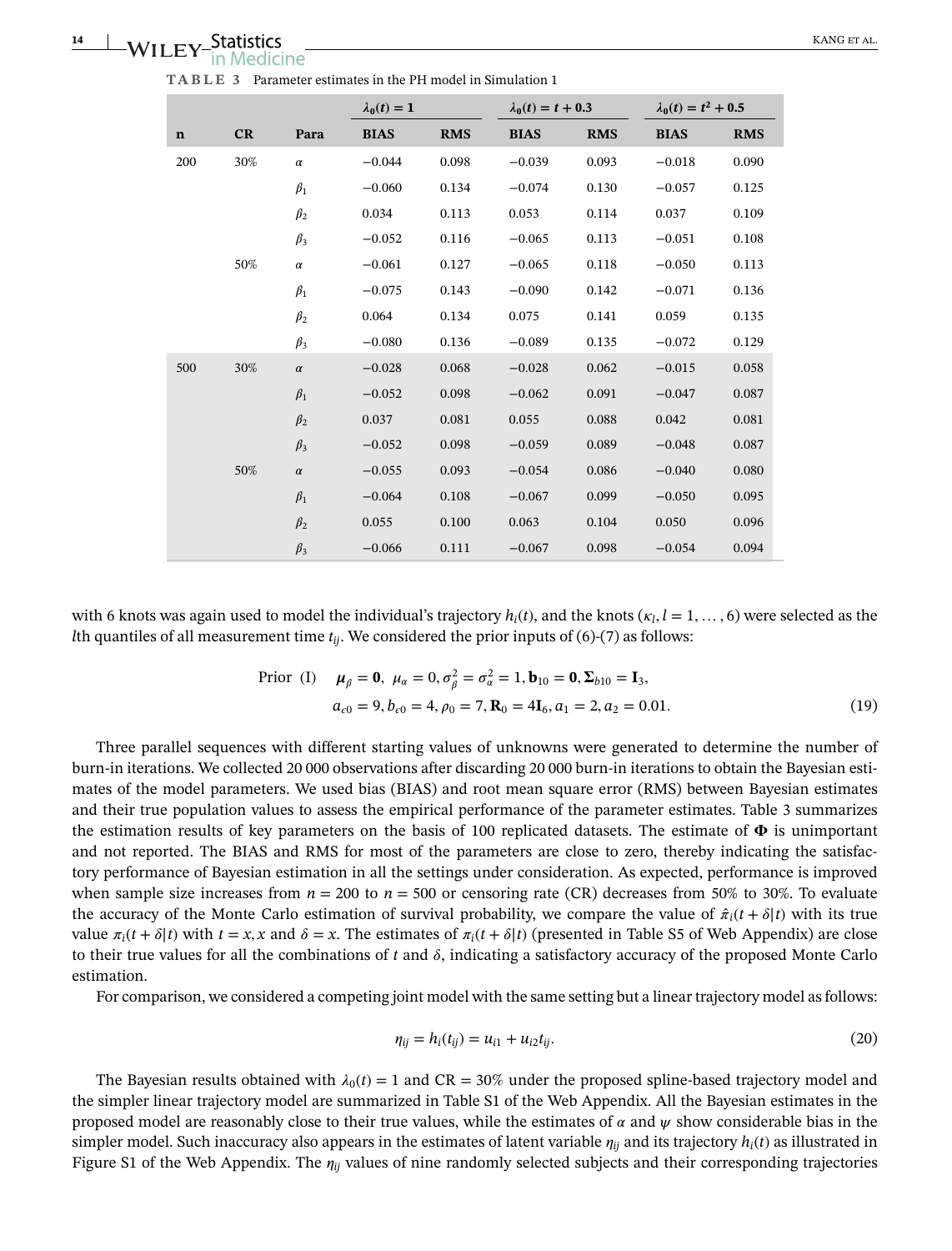$h_i(t)$ s estimated using the spline-based random coefficient model are close to each other, indicating that the proposed model can provide adequate flexibility in describing the complex and subject-specific forms of individual trajectories. By contrast, the simpler model with a linear trajectory cannot capture the complex patterns of individual trajectories and produces biased results.

#### **5.2 Simulation 2**

This section assesses the sensitivity of Bayesian estimates to the inputs of prior distributions and to the violation of the normality assumption of  $\mathbf{u}_i$  and  $\epsilon_{ii}$ .

We first disturbed the hyperparameters as follows:

Prior (II) 
$$
\mu_{\beta} = (2, 2, 2)^T
$$
,  $\mu_{\alpha} = 2$ ,  $\sigma_{\beta}^2 = \sigma_{\alpha}^2 = 10^4$ ,  $\mathbf{b}_{10} = (2, 2, 2)^T$ ,  $\Sigma_{b10} = 10^4$  **I**<sub>3</sub>,  
\n $a_{\epsilon 0} = 3$ ,  $b_{\epsilon 0} = 2$ ,  $\rho_0 = 4$ ,  $\mathbf{R}_0 = 2\mathbf{I}_6$ ,  $a_1 = 4$ ,  $a_2 = 0.001$ .

The Bayesian results obtained with  $\lambda_0(t) = 1$  and CR = 30% under Prior (II) are presented in Table S2 of the Appendix along with those obtained under Prior (I). All the estimates under Priors (I) and (II) are similar. Thus, Bayesian estimation results are insensitive to the given prior inputs.

Furthermore, we investigated the sensitivity of Bayesian results to the normality assumption of  $\mathbf{u}_i$  and  $\epsilon_{ij}$ . The model setup is the same as that of Simulation 1, except that the distributions of  $\mathbf{u}_i$  or  $\epsilon_{ij}$  are no longer normal. We considered several nonnormal cases as follows: (1)  $d_{ij} \sim Gamma(4, 2) - 2$ ; (2)  $d_{ij} \sim \frac{1}{3}N(1, 0.5) + \frac{2}{3}N(-0.5, 0.5)$ ; (3)  $\epsilon_{ijk} \sim Beta(3, 1) -$ 3  $\frac{3}{4}$ ; and (4)  $\epsilon_{ijk} \sim \sqrt{0.2}t_{(5)}$ . Table S3 of the Appendix presents the estimation results under Cases (1)-(4) with  $\lambda_0(t) = 1$ , CR  $=$  30%, and  $n = 500$ . A good agreement is achieved between the results reported in Tables S2 and S3 of the Web Appendix. Thus, the Bayesian estimates of the model parameters are robust to the violation of normality assumption of  $\mathbf{u}_i$  and  $\epsilon_{ij}$ under consideration.

Finally, we use  $\tilde{\pmb{\eta}}_{ij}$  as an approximation of  $\pmb{\eta}_{ij}$  in calculating the Pearson correlation  $Cor(\pmb{\eta}_{ii}, \hat{\pmb{\eta}}_{ii})$  given that  $\pmb{\eta}_{ii}$  is unobservable. To check the accuracy of such approximation, we compare the values of  $Cor(\eta_{ij}, \hat{\eta}_{ij})$  and  $Cor(\tilde{\eta}_{ij}, \hat{\eta}_{ij})$ . Their estimates with  $n = 300$ ,  $\lambda_0(t) = 1$  and CR = 30% are 0.741 and 0.743, which indicate that  $\tilde{\eta}_{ij}$  is a good approximation of  $\eta_{ij}$  in the calculation of  $Cor(\eta_{ii}, \hat{\eta}_{ii})$ .

The computer code for conducting the preceding analyses is written in R and is freely available at https://github.com/kenerous/JMMLS.

#### **6 DISCUSSION**

A joint model with multivariate longitudinal and survival data was developed to investigate the risk factors of the conversion from MCI to AD and predict the time to onset of AD. We used the factor analytic technique to comprehensively characterize patients' cognitive impairment through multiple assessments of cognitive ability and then revealed its trajectory using a highly flexible spline-based method. Such modeling framework solves two main problems of previous AD studies, that is, the incomplete measure of cognitive impairment and linearity assumption on the trajectory of cognitive impairment. While the results of our study confirmed several previous discoveries, such as the effects of marital status, APOE- $\epsilon$ 4 alleles, and gender on AD hazards, novel findings were also obtained. On the population level, the cognitive impairment trajectory during MCI phase exhibited more pronounced ascending trend for patients who would later convert to AD than for patients who would not. On the individual level, the complex patterns of individual trajectories of cognitive decline were revealed through the proposed spline-based trajectory model. Moreover, the cognitive impairment of patients with AD progression showed linear deteriorating trends from baseline to 6 months but nonlinear and more pronounced deteriorating trends after 6 months. These findings may facilitate an early diagnosis of AD and highly targeted treatment strategies in AD prevention. We also conducted the out-of-sample prediction to compare the proposed model with several existing models. The results show that the proposed model outperforms the existing models in terms of estimation and prediction.

This study can be extended in several directions. First, the proposed model assumes that the measurement errors in Models (1) and the random coefficients in Model (2) follow the multivariate normal distribution. However, this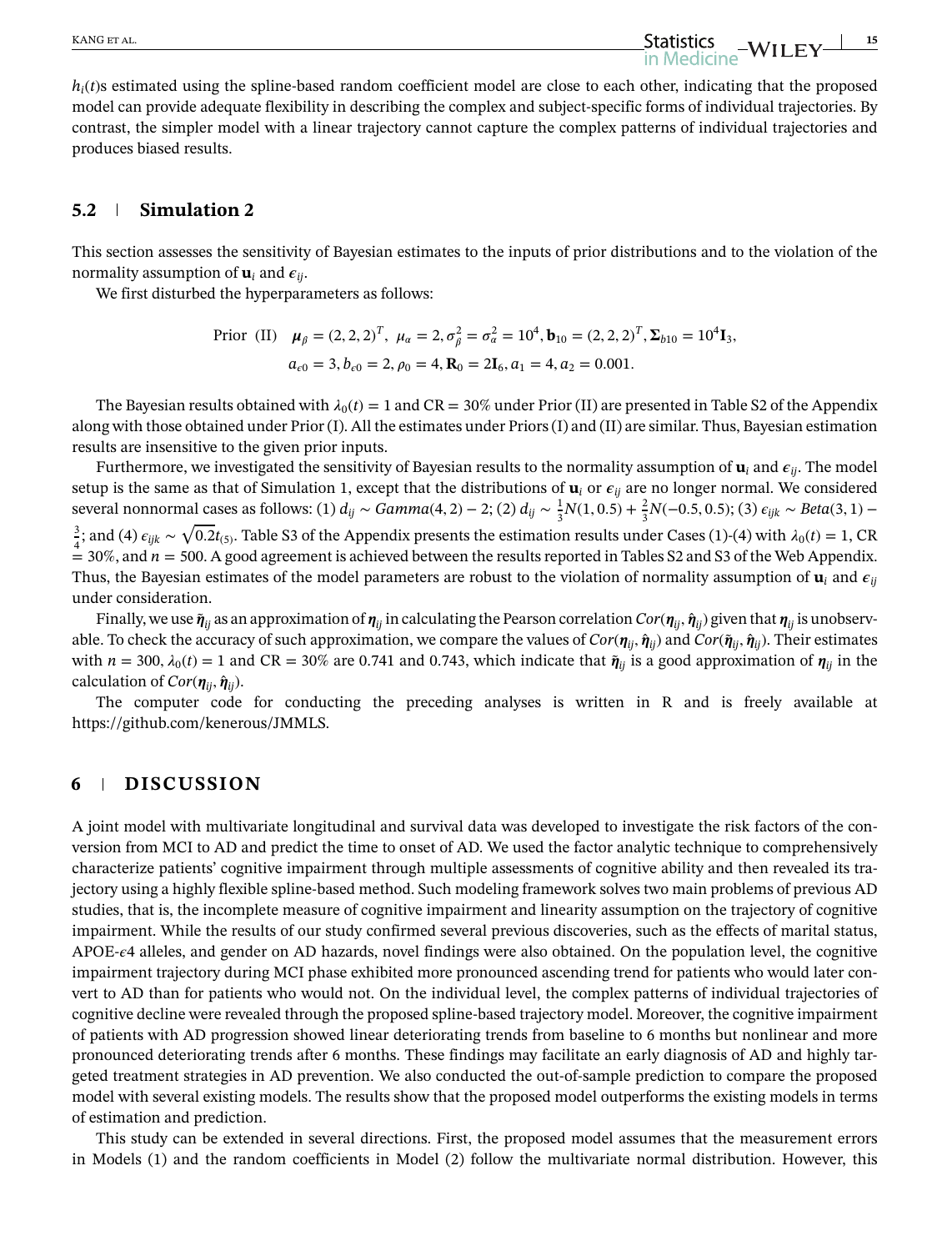# WILEY-Statistics KANG ET AL ANG ET AL

normality assumption may not be supported in practice. Although our simulation study shows that the estimates of model parameters are relatively insensitive to several non-normal distributions of  $\mathbf{u}_i$  and  $\epsilon_{ii}$ , relaxing the normality assumption and allowing these distributions to be unspecified are considerable scientific interests. For example, introducing the Dirichlet process prior<sup>48</sup> to model the distributions of the random effects and error terms can significantly enhance model flexibility. Second, this study considered scalar quantities, that is, scores of several cognitive tests, as longitudinal measurements. It would be interesting to consider longitudinal functional data, such as patients' 3D MRI scans assessed over time in the ADNI study and establish the joint modeling of longitudinal functional and survival data to examine the association between brain imaging information and time to onset of AD. Third, we exclude subjects with less than four measurements in this study because too few time points are insufficient to uncover the trajectory of cognitive impairment. Such a selection may lead to a selection bias. However, given that our primary objective is to model the trajectory of time-varying cognitive impairment and its effect on AD hazards, using samples with little dynamic information cannot achieve our goal. A highly sophisticated method for addressing this issue is worthy of further investigation. Fourth, as pointed out by the Associate Editor, the Gold Standard to test AD is autopsy. However, ADNI was first launched in 2004, but autopsy had not been included in consent form until 2016. Even after 2016, very few autopsies were available in the ADNI study due to insufficient effort on obtaining consent and insufficient tracking of participants after study withdrawal. The limited samples restricted the use of autopsy as the test of AD in this study. Nevertheless, developing effective strategies to collect autopsy information can facilitate the use of this Gold Standard in future studies. Finally, this study considered a PH model to link the potential risk factors to time-to-AD. The proportional hazards assumptions can be evaluated through the weighted Schoenfeld residual test.<sup>49</sup> In the ADNI study, we checked the proportional hazards assumption for each predictor and found that one of the predictors, *hi*(*t*), did not pass the test. We also considered an accelerated failure time (AFT) model, which does not require the proportionality assumption and directly examines the predictor effects on the logarithm of time-to-AD. However, the AFT model underperforms the PH model in terms of prediction accuracy. For example, the AUC values of the AFT model with  $t = 12$ , 18 months and  $\delta = 6$  months are 0.818 and 0.821, which are much lower than those of the proposed PH model (0.851 and 0.855). Apart from the AFT model, the additive hazards (AH) model is also a common alternative to the PH model due to its easy interpretation of predictor effects. However, the AH model is much more restrictive than its PH counterpart because it assumes that all predictor effects are linear and their summation (together with the baseline hazards) must be nonnegative. Ensuring such nonnegativity elicits additional issues, especially when the predictors include the trajectory function of a latent factor. Furthermore, all published reports in the ADNI study (eg, Lee et al,<sup>16</sup> Li and Luo,<sup>10</sup> Kong et al<sup>17</sup>) used PH models to examine the potential risk factors of AD hazards. In accordance with the existing literature and based on the aforementioned reasons, we used the PH model for the survival outcome in this study although it may not be an optimal choice. Extending the proposed joint modeling framework to incorporate more flexible survival models, such as transformation models, may further enhance the estimation and prediction accuracy, but it poses new theoretical and computational challenges and requires substantial efforts in the future.

#### **ACKNOWLEDGEMENT**

This research was supported GRF Grants (14301819, 14302222) from the Research Grant Council of the Hong Kong Special Administration Region. The authors are thankful to the editor, the associate editor, and two anonymous reviewers for their valuable comments and suggestions which improved the article substantially.

#### **DATA AVAILABILITY STATEMENT**

Data sharing not applicable—no new data generated

#### **ORCID**

*Deng Pan* <https://orcid.org/0000-0003-2785-4666> *Xinyuan Song* <https://orcid.org/0000-0002-4877-3200>

#### **REFERENCES**

- 1. Tsiatis AA, Dafni U, DeGruttola V, Propert KJ, Strawderman RL, Wulfsohn M. The relationship of CD4 counts over time to survival in patients with AIDS: Is CD4 a good surrogate marker? In: Jewell NP, Dietz K, Farewell VT, eds. *AIDS Epidemiology*. Vol 73. Boston, MA: Birkhäuser; 1992:256-274.
- 2. de Gruttola V, Tu X. Modelling progression of CD4-lymphocyte count and its relationship to survival time. *Biometrics*. 1994;50:1003-1014.
- 3. Cox D. Regression models and life-tables. *J Royal Stat Soc Ser B*. 1972;34:187-220.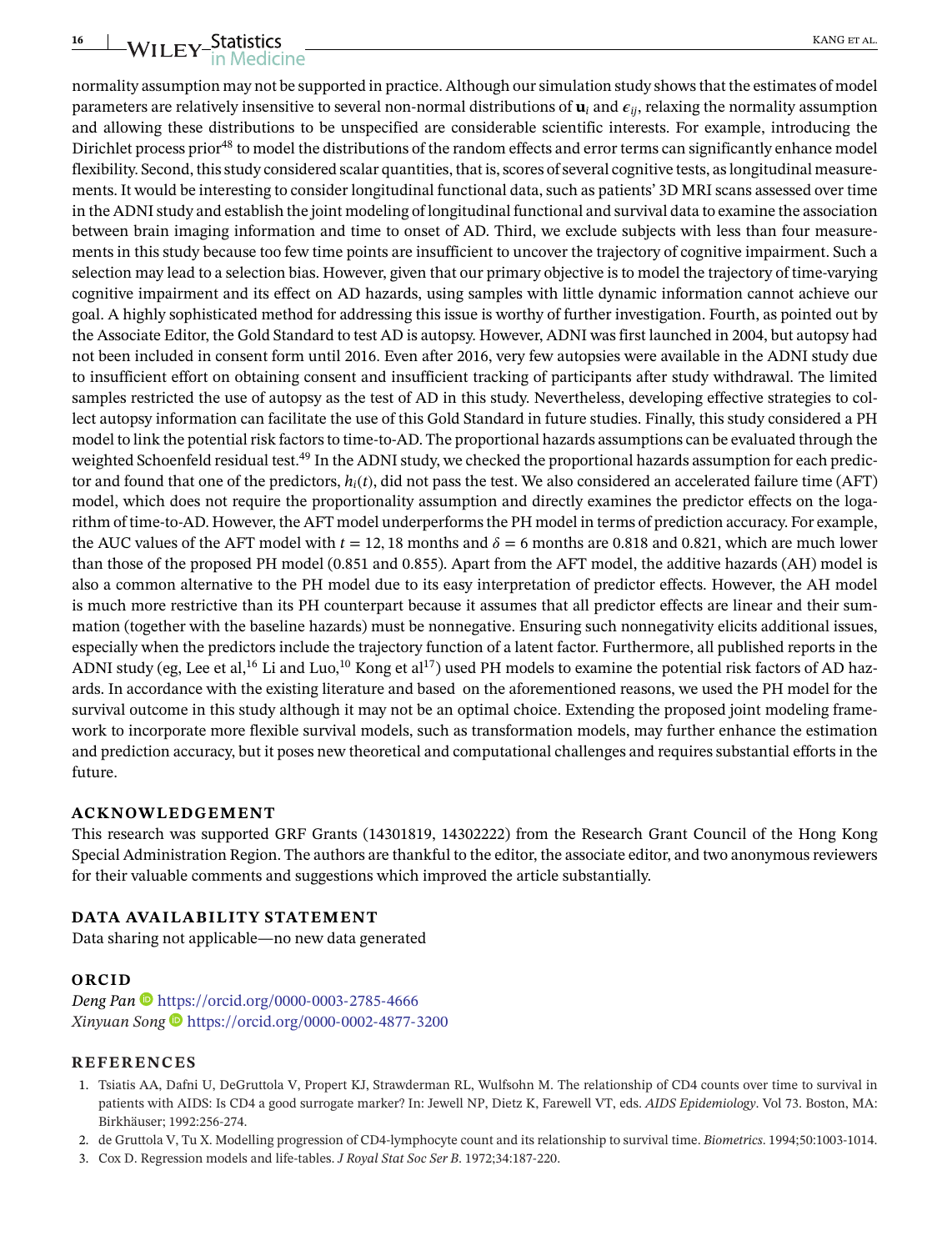- 5. Ibrahim JG, Chen MH, Sinha DY. Bayesian methods for joint modeling of longitudinal and survival data with applications to cancer vaccine trials. *Stat Sin*. 2004;14:863-883.
- 6. Barrett J, Su L. Dynamic prediction using flexible joint models of longitudinal and time-to-event data. *Stat Med*. 2017;36:1447-1460.

7. Andrinopoulou E, Eilers PH, Takkenberg JJ, Rizopoulos D. Improved dynamic prediction from joint models of longitudinal and survival data with time-varying effects using P-splines. *Biometrics*. 2018;74:685-693.

- 8. Hashemi R, Jacqmin-Gadda H, Commenges D. A latent process model for joint modeling of events and marker. *Lifetime Data Anal*. 2003;9:331-343.
- 9. Jacqmin-Gadda H, Commenges D, Dartigues JF. Random change point model for joint modeling of cognitive decline and dementia. *Biometrics*. 2006;62:254-260.
- 10. Li K, Luo S. Functional joint model for longitudinal and time-to-event data: an application to Alzheimer**'**s disease. *Stat Med*. 2017;36:3560-3572.
- 11. Hastie T, Tibshirani R, Friedman J. *The Elements of Statistical Learning: Data Mining, Inference and Prediction*. 2nd ed. New York, NY: Springer; 2009.
- 12. Guo R, Zhu H, Chow S, Ibrahim JG. Bayesian lasso for semiparametric structural equation models. *Biometrics*. 2012;68:567-577.
- 13. Kang K, Song XY, Hu XJ, Zhu HT. Bayesian hidden Markov models for delineating the pathology of Alzheimer**'**s disease. *Stat Med*. 2019;38:1634-1650.
- 14. Lang S, Brezger A. Bayesian P-splines. *J Comput Graph Stat*. 2004;13:183-212.
- 15. Song XY, Lu ZH. Semiparametric latent variable models with Bayesian P-splines. *J Comput Graph Stat*. 2010;19:590-608.
- 16. Lee EJ, Zhu HT, Kong DH, Wang YL, Giovanello KS, Ibrahim JG. BFLCRM: A Bayesian functional linear Cox regression model for predicting time to conversion to Alzheimer**'**s disease. *Ann Appl Stat*. 2015;9:2153-2178.
- 17. Kong DH, Ibrahim JG, Lee EJ, Zhu HT. FLCRM: functional linear Cox regression model. *Biometrics*. 2018;74:109-117.
- 18. Sammel M, Ryan L. Latent variable models with fixed effects. *Biometrics*. 1996;52:650-663.
- 19. Roy J, Lin XH. Latent variable models for longitudinal data with multiple continuous outcomes. *Biometrics*. 2000;56:1047-1054.
- 20. Pan D, He HJ, Song XY, Sun LQ. Regression analysis of additive hazards model with latent variables. *J Am Stat Assoc*. 2015;110:1148-1159.
- 21. Pan D, Kang K, Wang CJ, Song XY. Bayesian proportional hazards model with latent variables. *Stat Methods Med Res*. 2019;28:986-1002.
- 22. He HJ, Pan D, Song XY, Sun LQ. Additive mean residual life model with latent variables under right censoring. *Stat Sin*. 2019;29:47-66.
- 23. Song XY, Lee SY. *Basic and Advanced Bayesian Structural Equation Modeling: With Applications in the Medical and Behavioral Sciences*. London, UK: Wiley; 2012.
- 24. Ibrahim JG, Chen MH, Sinha D. *Bayesian Survival Analysis*. New York, NY: Springer-Verlag; 2001.
- 25. Yin G, Ibrahim JG. A general class of Bayesian survival models with zero and nonzero cure fractions. *Biometrics*. 2005;61:403-412.
- 26. Pan D, Wei YY, Song XY. Joint analysis of mixed types of outcomes with latent variables. *Stat Med*. 2021;40:1272-1284.
- 27. Rosenberg PS. Hazard function estimation using B-splines. *Biometrics*. 1995;51:874-887.
- 28. Younes N, Lachin J. Link-based models for survival data with interval and continuous time censoring. *Biometrics*. 1997;53:1199-1211.
- 29. Zhou XX, Song XY. Mediation analysis for mixture Cox proportional hazards cure models. *Stat Methods Med Res*. 2021;30:1554-1572.
- 30. Cox DR, Hinkley DV. *Theoretical Statistics*. London, UK: Chapman & Hall; 1974.
- 31. Heagerty PJ, Zheng YY. Survival model predictive accuracy and ROC curves. *Biometrics*. 2005;61:92-105.
- 32. Rizopoulos D. Dynamic prediction and prospective accuracy in joint models for longitudinal and time-to-event data. *Biometrics*. 2011;67:819-829.
- 33. Li TF, Xie FC, Feng XN, Ibrahim JG, Zhu HT. Functional linear regression models for nonignorable missing scalar responses. *Stat Sin*. 2018;28:1867-1886.
- 34. Mohs RC, Knopman D, Petersen RC, et al. Development of cognitive instruments for use in clinical trials of antidementia drugs: additions to the Alzheimer**'**s disease assessment scale that broaden its scope. *Alzheimer Dis Assoc Disord*. 1997;11:S13-S21.
- 35. Okuizumi K, Onodera O, Tanaka H, et al. ApoE-4 and early-onset Alzheimer**'**s. *Nat Genet*. 1994;7:10-11.
- 36. Jöreskog KG, Sörbom D. LISREL 8: Structural Equation Modeling with the SIMPLIS Command Language. *Scientific Software International*; 1996.
- 37. Helmer C, Damon D, Letenneur L, et al. Marital status and risk of Alzheimer**'**s disease: a French population-based cohort study. *Neurology*. 1999;53:1953-1958.
- 38. Corder EH, Saunders AM, Strittmatter WJ, et al. Gene dose of apolipoprotein E type 4 allele and the risk of Alzheimer**'**s disease in late onset families. *Science*. 1993;261:921-923.
- 39. Saunders AM, Strittmatter WJ, Schmechel D, et al. Association of apolipoprotein E allele  $\epsilon$ 4 with late-onset familial and sporadic Alzheimer**'**s disease. *Neurology*. 1993;43:1467-1472.
- 40. Podcasy JL, Epperson CL. Considering sex and gender in Alzheimer disease and other dementias. *Dialogues Clin Neurosci*. 2016;18:437-446.
- 41. Viña J, Lloret A. Why women have more Alzheimer's disease than men: gender and mitochondrial toxicity of amyloid- $\beta$  peptide. *J Alzheimers Dis*. 2010;20:S527-S533.
- 42. Chen P, Ratcliff G, Belle SH, Cauley JA, Dekosky ST, Ganguli M. Patterns of cognitive decline in presymptomatic Alzheimer disease: a prospective community study. *Arch Gen Psychiatry*. 2001;58:853-858.
- 43. Cloutier S, Chertkow H, Kergoat M, Gauthier S, Belleville S. Patterns of cognitive decline prior to dementia in persons with mild cognitive impairment. *J Alzheimers Dis*. 2015;47:901-913.